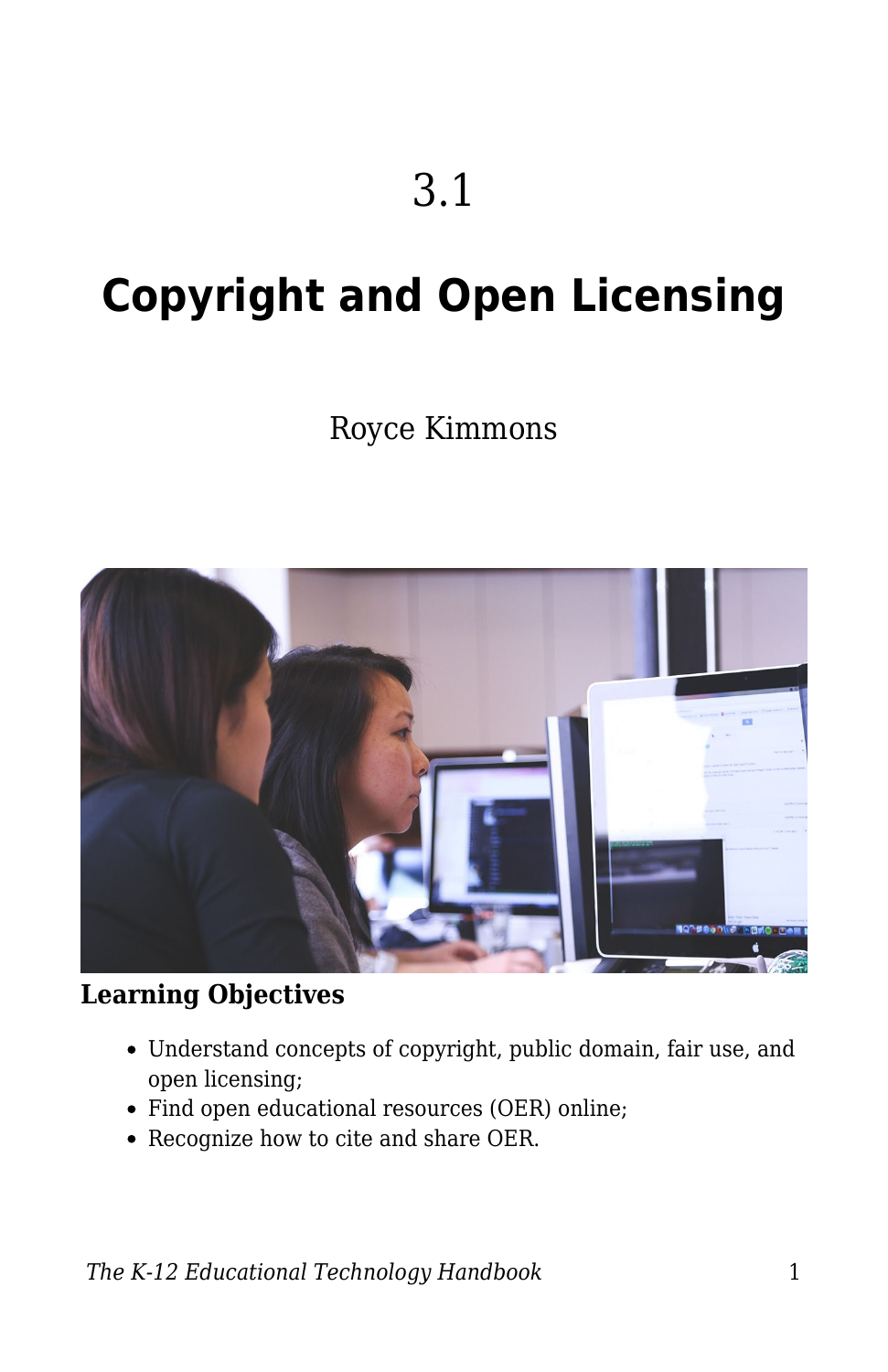Copyright is established in federal law and varies from country to country. In the U.S., copyright was written into the original constitution in 1787, wherein it was stated that copyright is established "to promote the progress of science and useful arts, by securing for limited times to authors and inventors the exclusive right to their respective writings and discoveries" (Article 1.8.8). Thus, at its foundation, copyright in the U.S. exists "to promote the progress of science and useful arts," and authors are given control of their creative works for a specified period of time so that they can profit from them, thereby encouraging them to create more.



[Watch on YouTube https://edtechbooks.org/-gr](https://www.youtube.com/embed/-9H6Ksp36q0?autoplay=1&rel=0&showinfo=0&modestbranding=1)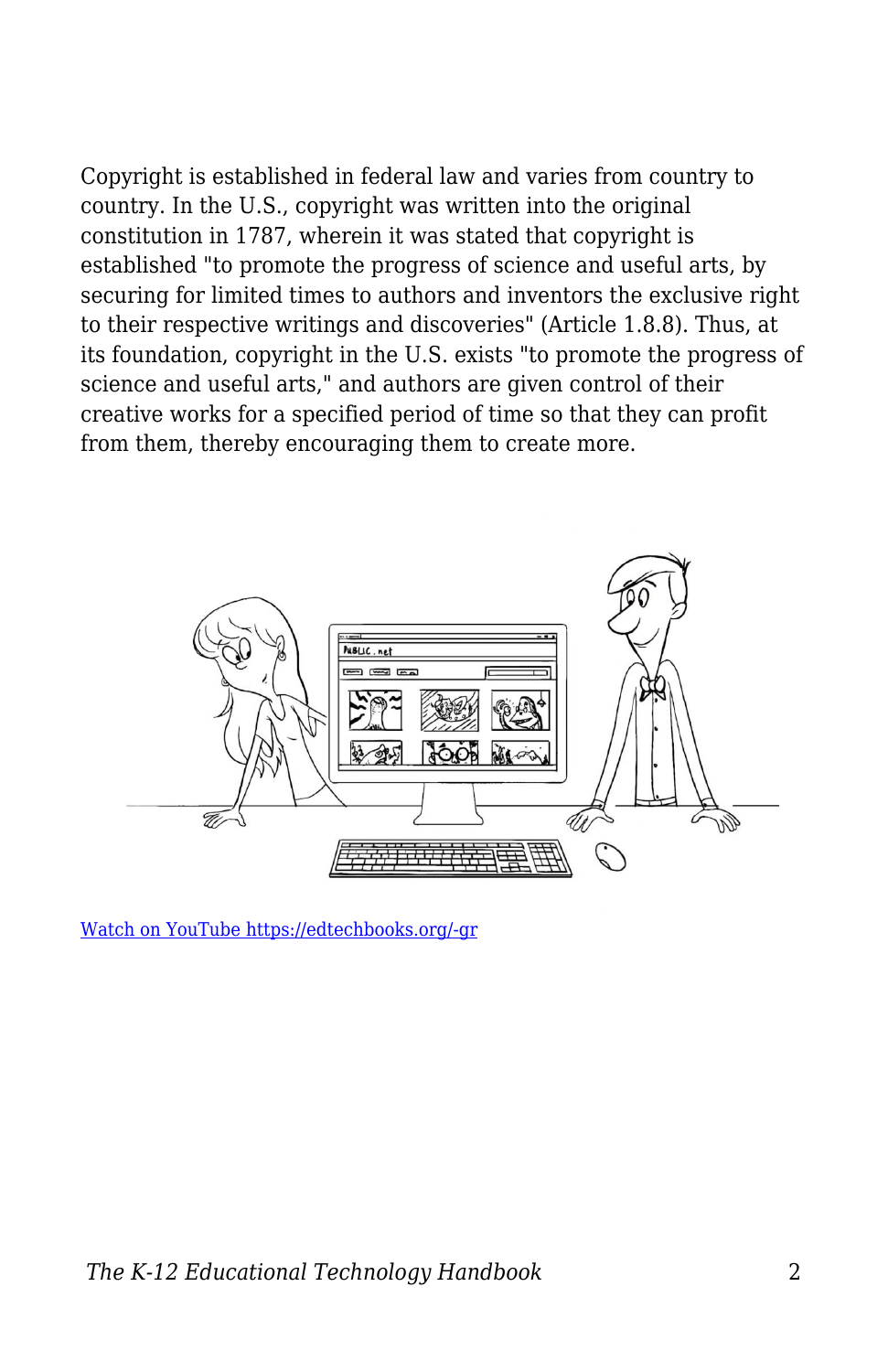## **What do you think?**

#### **How do you think copyright considerations will affect or has affected your teaching?**

- a. I will often be afraid to use valuable resources
- b. I will sometimes be afraid to use valuable resources
- c. I will never be afraid to use valuable resources

## **Key Terms**

#### Copyleft

an alternative to copyright that allows one's work to be copied, shared, or remixed (e.g., Creative Commons)

#### Copyright

legal protections for authors of creative works (e.g., books, movies, lesson plans) that prevent them from being used by others without permission

#### Fair Use

the limited ability to use copyrighted works without permission as determined by four factors (Nature of Use, Type of Work, Amount Used, and Commercial Impact)

#### Open

in the context of openly licensed materials or open educational resources (OER), this means gratis and libre; gratis means that content and resources are provided at no cost, while libre means that people are free to do what they want with these resources

#### Open Licenses

*The K-12 Educational Technology Handbook* 3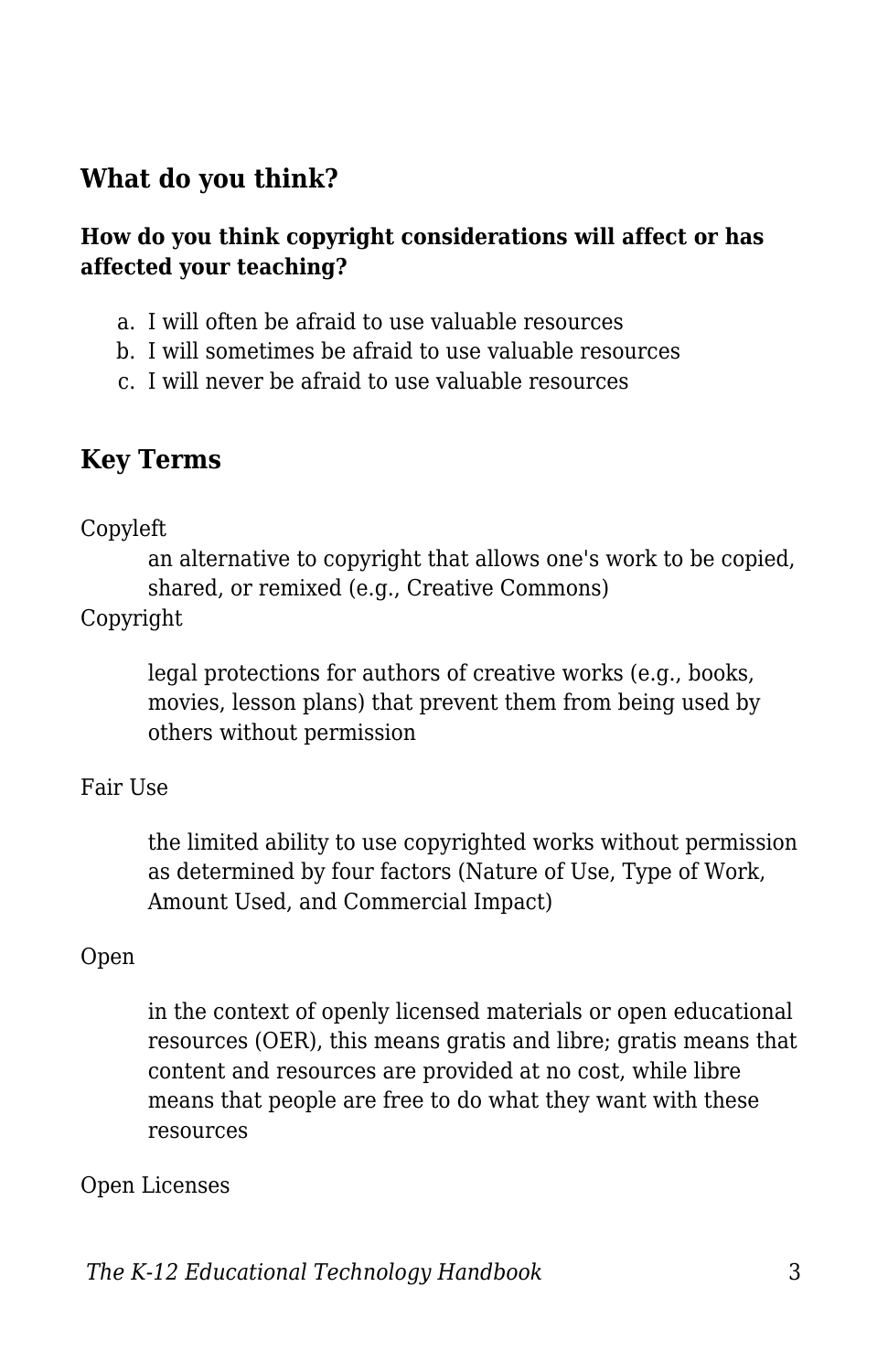an license that allows users to freely use a resource without seeking permission (e.g., public domain, Creative Commons)

Public Domain

in the US, a technical term referring to works that are not subject to copyright protection, such as very old works

Royalty Free

a variation of copyright that allows materials to be used in some limited manner (e.g., print an image up to ten times) without paying a fee

## **Types of Works**

Copyright applies to any tangible or electronic creative work, such as a book, movie, video, song, lyrics, poem, picture, lesson plan, web page content, etc. Any creative work is copyrighted as soon as it is created. Intangibles, such as ideas, concepts, and mathematical equations and works that lack originality cannot be copyrighted.

# **Gaining Copyright**

Since copyright applies as soon as a work is created, authors do not need to go through any process to copyright their works. They are copyrighted automatically. However, proving that you hold the copyright on your creative work is another matter. For instance, say that you write a novel and lend the manuscript to your neighbor to proofread. What is to prevent your neighbor from claiming that the novel is her creative work and, therefore, claiming to hold its copyright? To help in preventing and addressing copyright problems, the U.S. government allows copyright holders to register copyright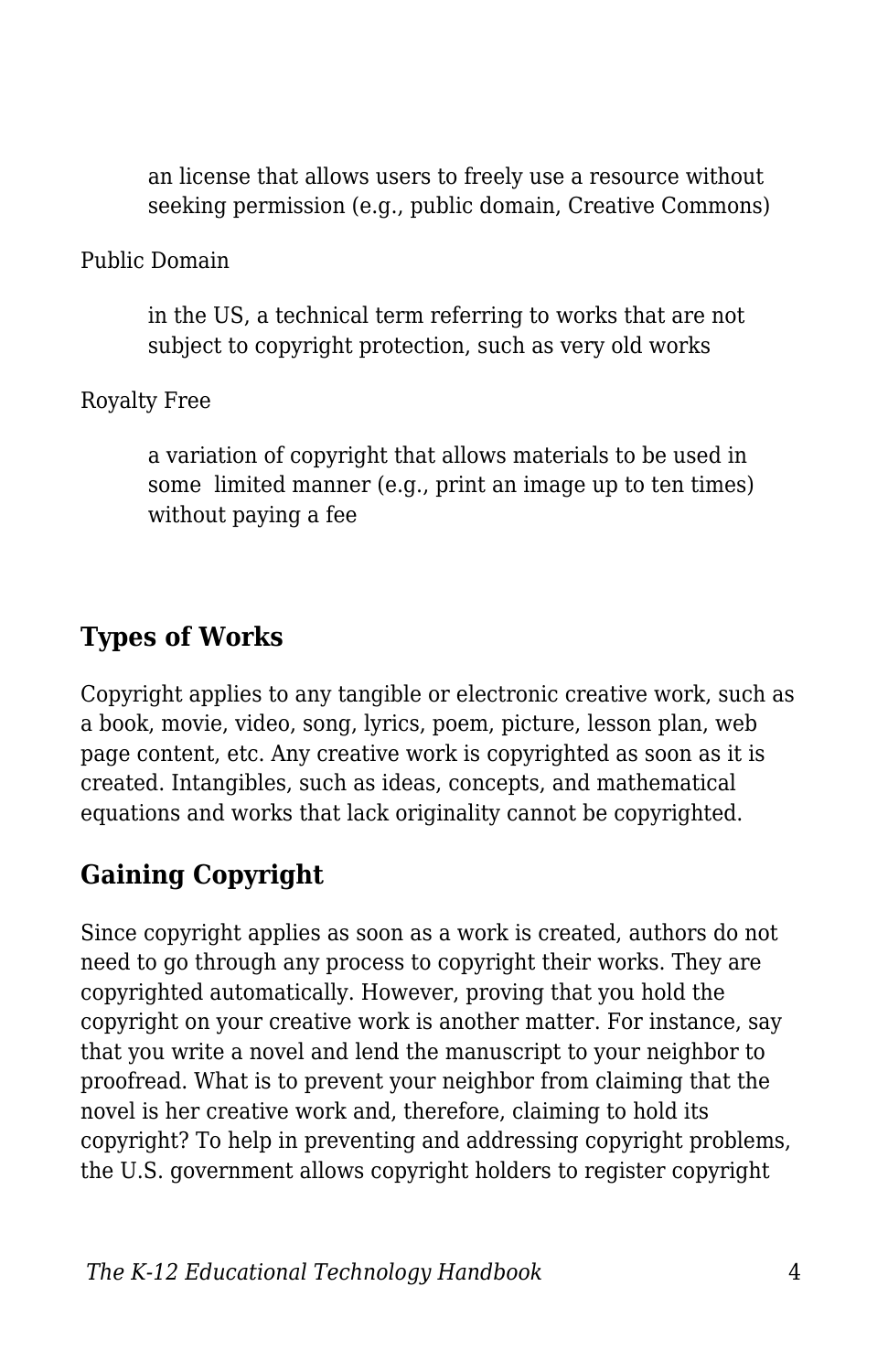with the [U.S. copyright office \[http://www.copyright.gov/\]](http://www.copyright.gov/). Thus, while an author does not need to do anything to copyright a work, they do need to go through a process if they would like to register the copyright of that work to safeguard against infringement.

# **The Copyright Symbol**

The copyright symbol may be placed on a work to remind and inform users of its copyright status: ©. However, the copyright symbol is only a reminder. The absence of the symbol does not mean that the work is not copyrighted, and the presence of the symbol is not proof that the work is copyrighted (as will be discussed further in the case of public domain works).

# **Ownership**

By default, the author of a work holds the copyright on that work. The main exception to this rule would be if the author was being paid by someone else to create the work and the author had signed a contract stating that work created while on-the-job belongs to the employer commonly known as "work for hire". Contracts might also stipulate that this depends upon when and where the work was created (during standard work hours vs. after work hours or in the office vs. at home). Some educator contracts state that creative works by an educator are owned by the educator, while others state that they are owned by the school or district. So, if you would like to know who holds the copyright of works you create as part of your job, you should check your teaching contract or contact your employer.

# **Usage**

Copyright generally means that others cannot use copyrighted material without the permission of the author and that permissions are restrictive. For instance, downloading a bootleg version of a movie is a violation of copyright, because you did not purchase the copy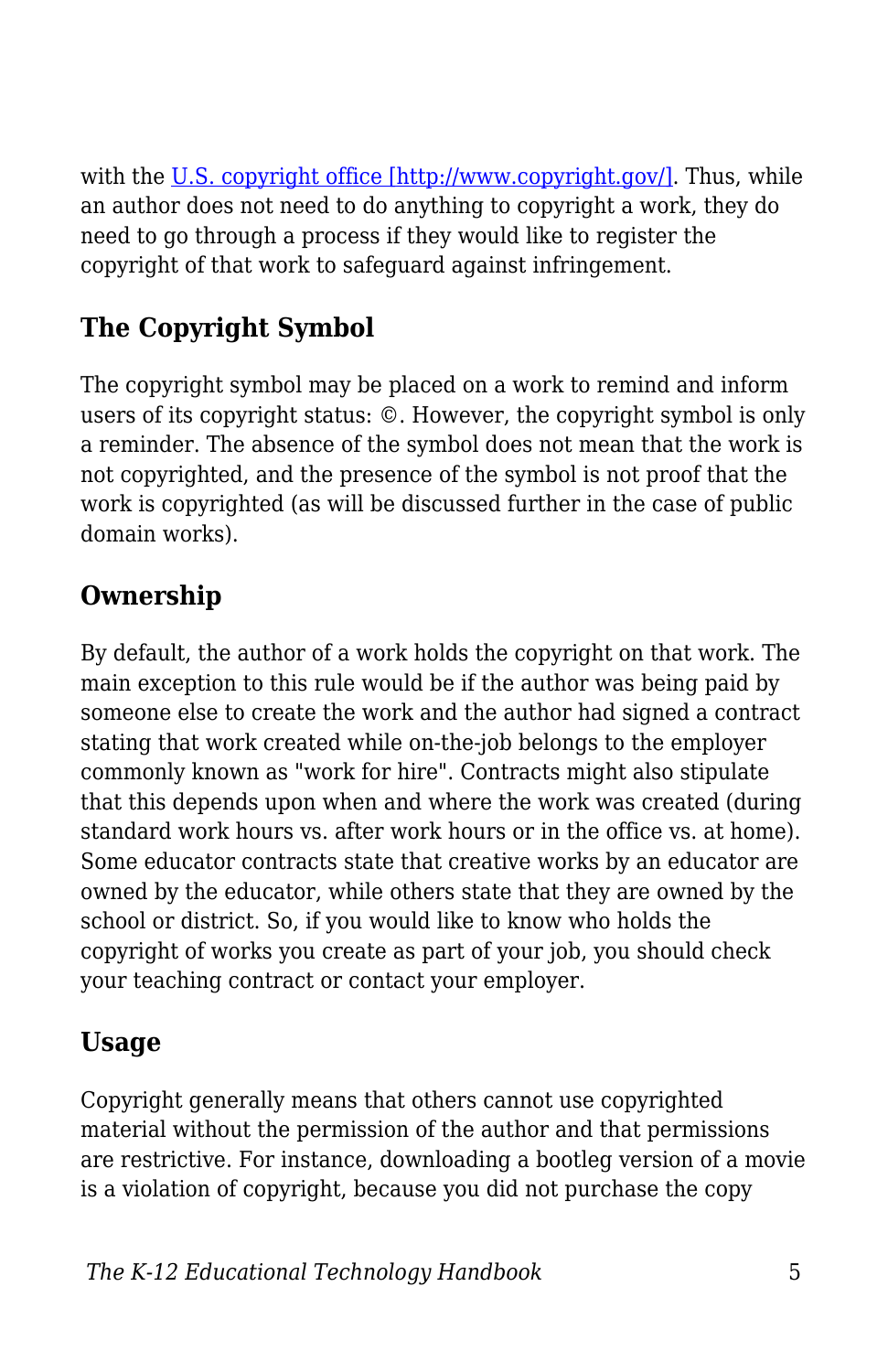from the copyright holder. Further, even if you do purchase the movie from the copyright holder, you can only use the movie in the ways that the copyright holder allows (e.g., for private home use, not for public use). Thus, by purchasing a copy of a work, you do not "own" that work in the sense that you are not free to do whatever you like with it. You must still abide by any copyright restrictions placed on the work, which might determine how and where you use the work, your ability to make copies of the work, and your ability to modify the work.

# **Linking**

You can generally provide a web link to copyrighted material from your own materials without permission from the copyright holder. This is different from copying/pasting the copyright material into your own work, because it allows the copyright holder to maintain control of their content and to generate revenue through web traffic. The primary exception to this rule would be if you provided a link to materials that should not be publicly accessible and, therefore, allowed your users to bypass restrictions placed on the content by the copyright holder.

# **Losing Copyright**

Copyright comes with a time limit. The purpose of this is that the U.S. government recognizes that copyright can only benefit the copyright holder for so long and that at some point copyright should expire. Currently, the U.S. copyright law states that copyright ends 70 years after the death of the author. Upon expiration, copyrighted materials move into the public domain. Copyrighted materials may also lose their copyright status under other conditions. For instance, a copyright holder may relinquish the copyright status on their work, thereby allowing it to pass into the public domain.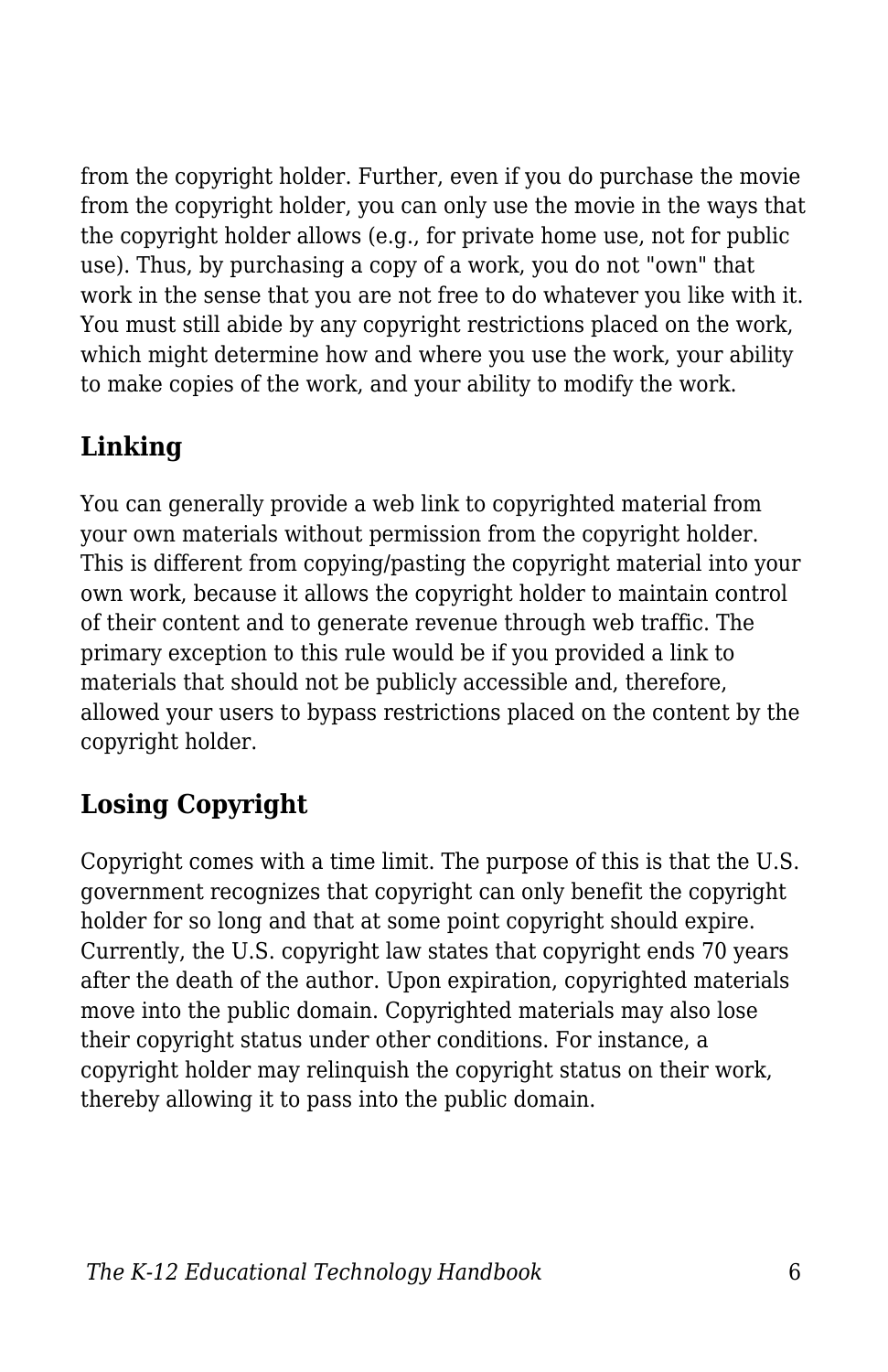## **Copyright and Technology**

Advancing technologies, ranging from the player piano to the internet, have always had unintended consequences for copyright law, and copyright law has always been slow to keep up with advancing technologies. Copyright law has changed over time, but as new technologies empower us to share and use copyrighted materials in new ways and at greater scale, copyright law gradually changes in response.

## **Common Questions**

#### **Can I legally show my students videos from my Netflix account or other subscription streaming services?**

No. Your license agreement does not allow you to do this.

### **When is a work copyrighted?**

As soon as it is created or published.

#### **Does a work need to be published to be copyrighted?**

No, though it must be in some physical form (e.g., manuscript, recording).

#### **Does an author need to register their work in order for it to be copyrighted?**

No. Authors may [register their work with the US copyright](http://www.copyright.gov/help/faq/faq-register.html) [office](http://www.copyright.gov/help/faq/faq-register.html) to protect against infringement, but even unregistered works are copyrighted.

## **If something is labeled with a copyright symbol (i.e., ©), does that mean it is copyrighted?**

Maybe. The symbol serves as a reminder, but the copyright might have expired.

### **If something is not labeled with a copyright symbol (i.e., ©), then is it copyrighted?**

Maybe. Maybe not. The label has nothing to do with whether or not a work is copyrighted. The copyright label only serves to remind and to inform. If you see no label, you should assume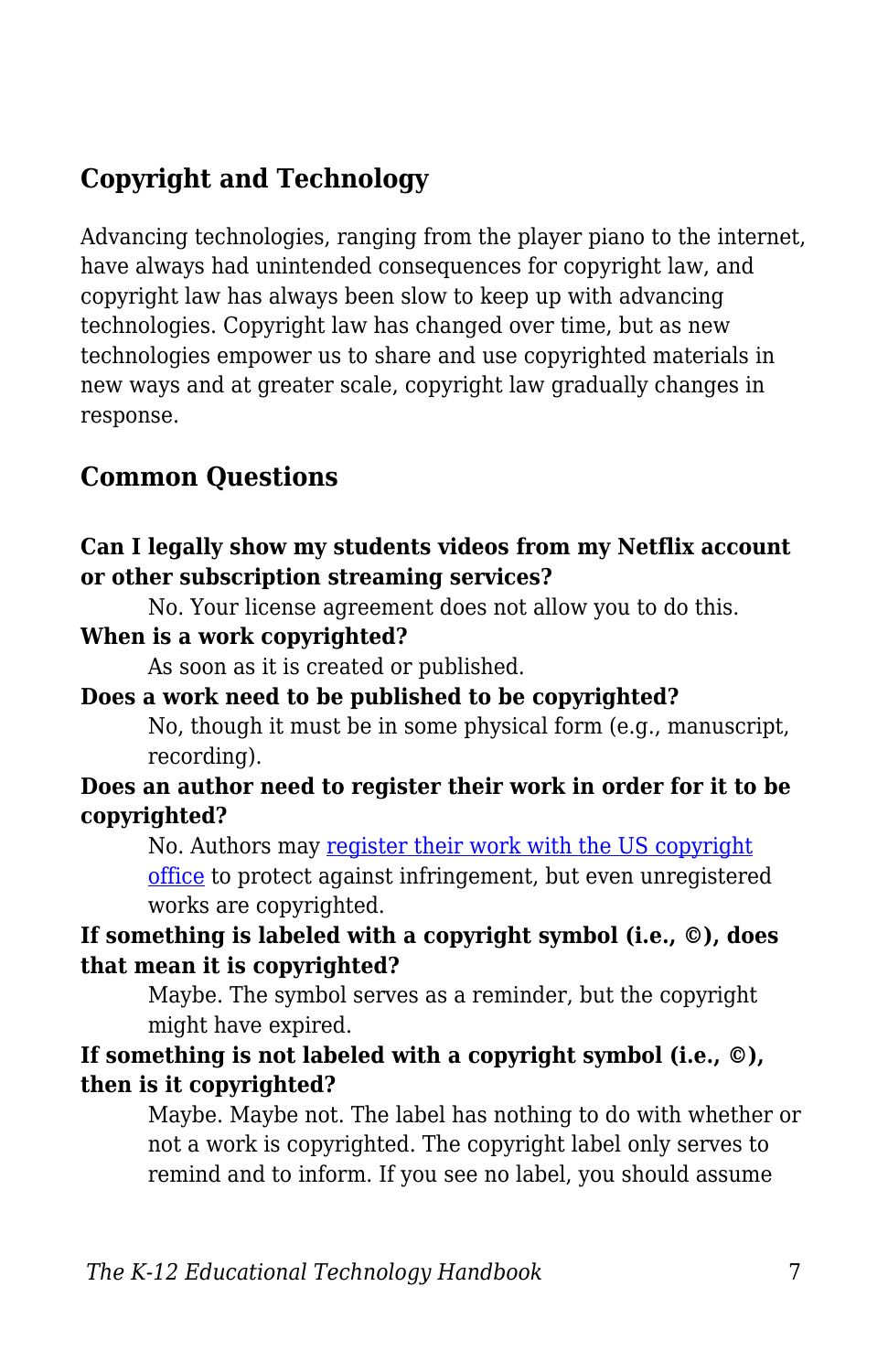that the work is copyrighted and look into the matter further.

## **Can I link to copyrighted materials?**

In most cases, yes. Just be sure that you are linking to the resource as it is provided by the publisher (not uploaded to someone's personal server, etc.) and that your link does not bypass a copyright holder's login system.

### **Can I embed copyrighted materials into my presentation or website (e.g., YouTube videos)?**

That depends on the terms of the license that the copyright holder has released the content under. Generally, if a site like YouTube gives you an embed script, then you are able to use it (provided that you do not change the script, remove attribution, etc.).

## **What do you think?**

## **In the last classroom that you taught or observed in, was a DVD player available for showing movies to the entire class?**

a. Yes b. No

# **Additional Resources**

Some additional resources that may be useful for exploring these issues include the following:

- [Copyright Crash Course](http://copyright.lib.utexas.edu/)
- [Wikipedia: Copyright](http://en.wikipedia.org/wiki/Copyright)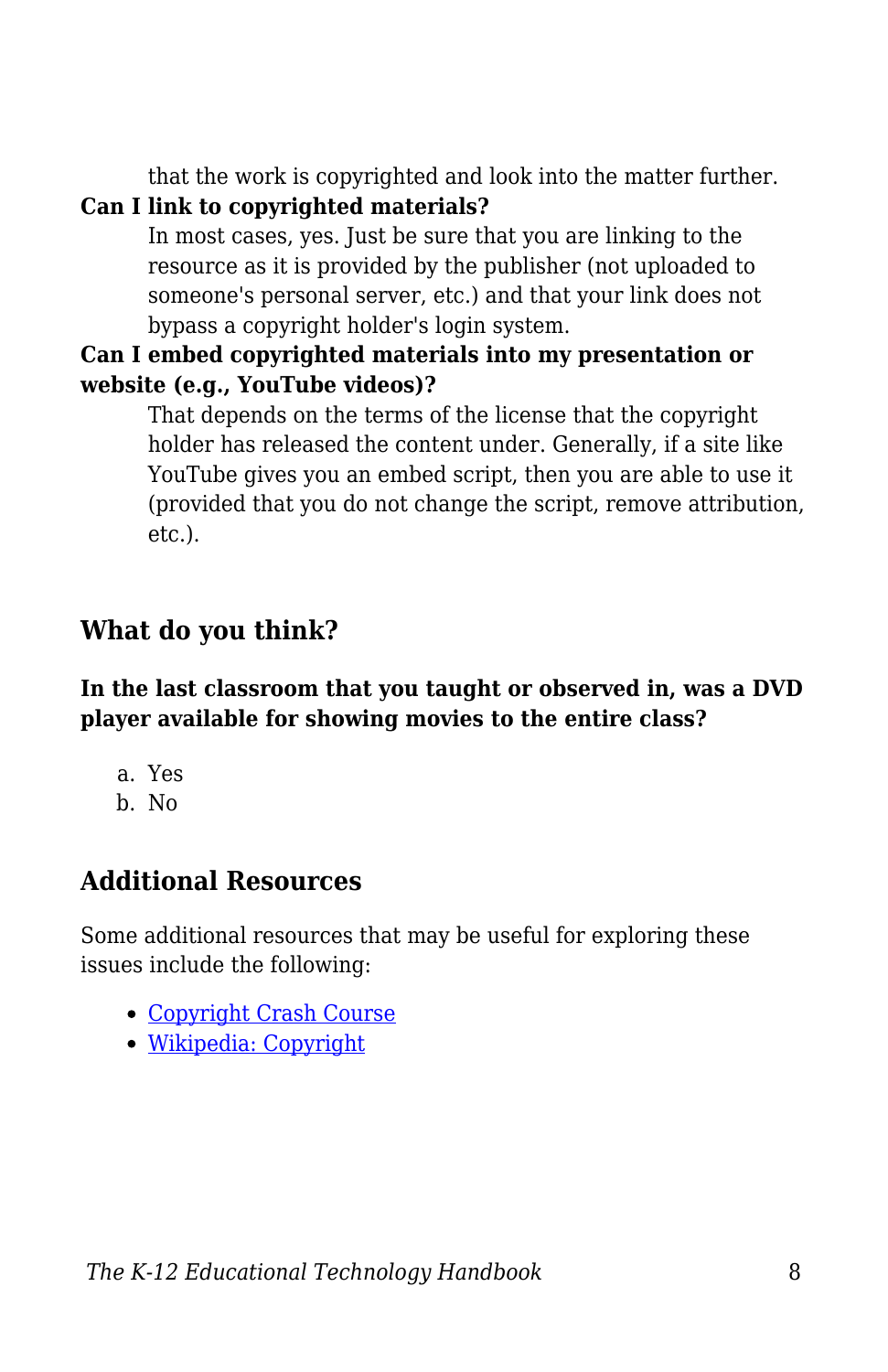# **Fair Use**

[Fair use](https://edtechbooks.org/k12handbook/glossary#fair_use) is an exception or limitation to copyright law that allows you to use some copyrighted materials in particular circumstances without the copyright holder's permission. Specifically, if used for nonprofit educational purposes, some copyrighted materials may be used for teaching, but your use (a) should directly relate to your educational goals, (b) should only utilize a relatively small portion of the work, and (c) should not negatively impact the copyright holder's ability to profit from the work. Fair use means that copyright-restricted works can be used for educational purposes without permission under certain conditions. The four guiding principles that determine if use is fair are:

## **"Fair Use" Guiding Principles**

- Nature of Use
- Type of Work
- Amount Used
- Commercial Impact

The first principle covers what you are doing with the content and whether your use aligns with the author's intended use. Fair use only applies to uses of works that are transformative in nature. This means that your intended use must be different from the author's intended use. Consider a novel. You can quote lines from a novel in a paper you write without permission from the novel's author, because you are writing the paper to analyze literary elements of the novel, not to tell a story. If, however, you took those same lines and placed them in your own novel, then that would not be an example of fair use, because your intended use would be the same as the original author's intended use. In education, this means that using someone else's educational content (e.g., an image from their textbook) would not generally be fair use, because your intent is the same as theirs (i.e.,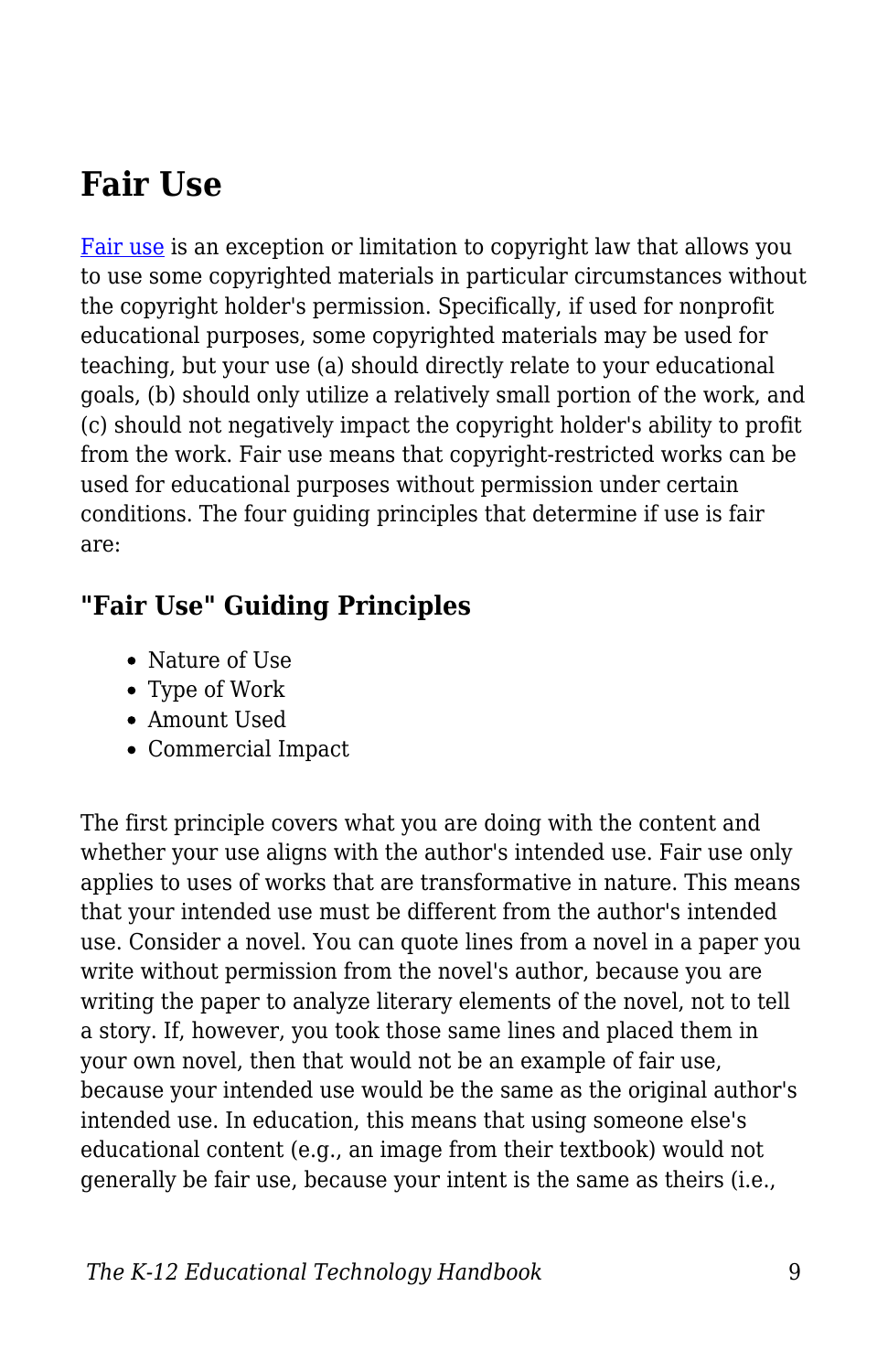educational and, therefore, non-transformative).

The second principle gives greater flexibility in using informational or factual works than to artistic or creative works. Thus, copying a few pages from an encyclopedia is viewed as more conducive to fair use than doing the same with a detective novel, because the information's benefit to society is readily apparent.

The third principle ensures that you only use as much of the copyrighted material as is necessary to achieve your goal. Thus, quoting a line from a novel would be considered fair use, but copying multiple chapters of the novel for this purpose would not. This is both a quantitative and qualitative consideration, in that you should not use more than is needed but fair use also should avoid using the "heart" of a work.

And the fourth principle considers whether copyrighted material negatively impacts the author's ability to profit from it. If you copy an article to share with your class, this would prevent the copyright holder from selling access to the article, which would be a violation. However, if you were to copy only a paragraph of an article for this purpose, it is less feasible that the copyright holder would potentially lose money on this use. So, this use would be more defensible as fair use.

# **Examples**

If it weren't for fair use, you wouldn't even be able to write a paper that quoted a famous author without permission, which would be a serious matter for scholarly progress. Consider this quote from *The Fellowship of the Ring*:

All that is gold does not glitter, not all those who wander are lost; the old that is strong does not wither, deep roots are not reached by the frost. - J. R. R. Tolkien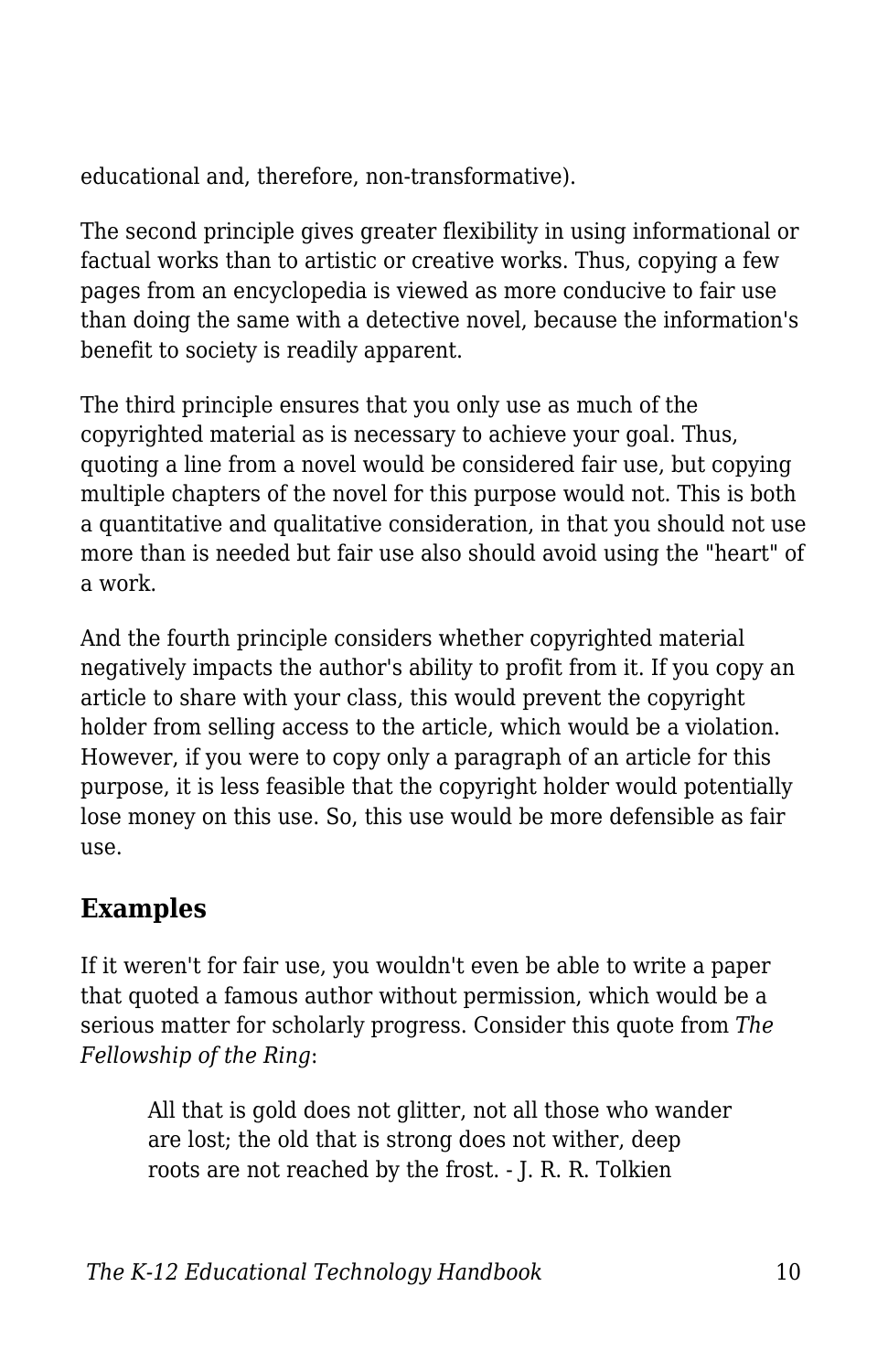Without fair use, the inclusion of this quote in a paper on literary analysis or on this website would be a copyright violation, because I did not seek the author's prior consent to make a copy of this text from his book or to distribute it online. However, my use in this case is a transformative use and is only large enough to make the educational point, so it is allowable. Would being able to read this quote on this website prevent someone from reading his book (thereby depriving the copyright owner of profits)? Certainly not. On the contrary, however, if I were to provide several chapters of Tolkien's book online without prior permission from the copyright holder, then this would certainly be a copyright violation that could be acted upon.

Similarly, copying another teacher's lesson plan, changing a few words, and posting it online would be a blatant copyright violation. Fair use becomes problematic in education if you are trying to use educational works in your own creations (e.g., materials created specifically for education, such as lesson plans or textbook chapters) and/or you are using too much (such that it might prevent the owner of the copyright from profiting from the work).

# **Guidelines**

To determine if a desired use of copyright-restricted material would fall under fair use, ask yourself four questions:

- 1. Use: Is the use transformative? (Yes = Fair Use)
- 2. Type: Is the work informational/factual in nature? (Yes = Fair Use)
- 3. Amount: Is the use minimal? (Yes = Fair Use)
- 4. Impact: Does the use negatively impact the copyright holder's ability to profit from the work? ( $No = Fair Use$ )

Fair use is a judgement call, but the call is made based on the answers to these four questions. Thus, if your answer to all four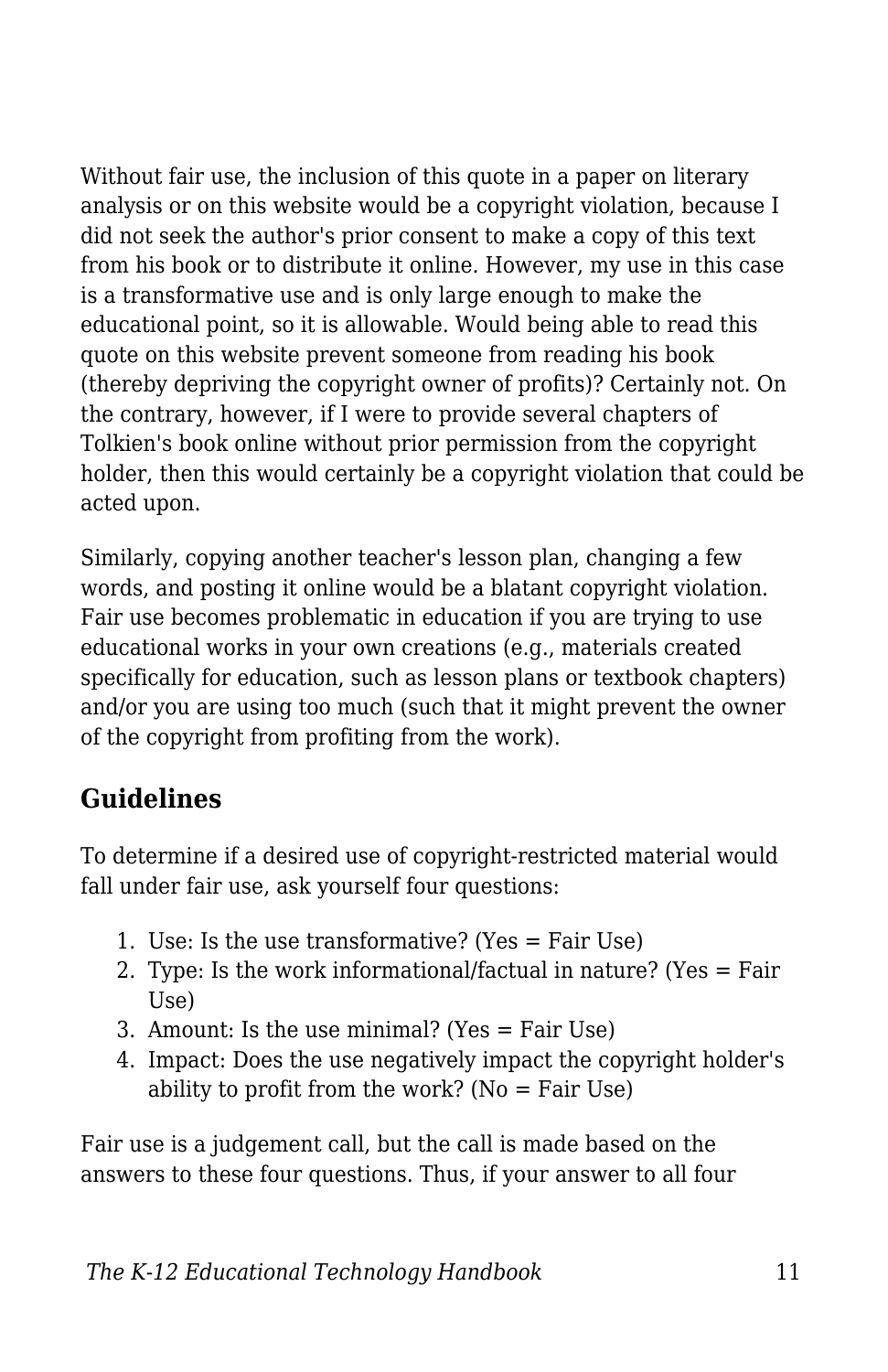questions aligns with fair use, then your use would likely be judged as fair. If the answer to one question does not align with fair use, then your use might still be fair, but it increases the potential for it to be judged otherwise. And so forth. In many court cases, uses that met three criteria have been deemed as fair, and in others, uses that only met one or two criteria have been deemed as fair, but there is never any guarantee. In short, only a judge can determine if use is fair, but a judge would use these four guidelines in making the determination.

## **Institutional Rules**

To help safeguard their institutions and employees, many schools will adopt rules for interpreting fair use. For instance, some institutions will allow copyrighted materials to be used up to a certain percent of the work (e.g., a section of a book can be copied as long as it constitutes 10% or less of the entire book). These rules are not perfect reflections of the law but are rather interpretations intended to protect.

Here's a comparison. Let's pretend that 55 mph is the speed limit throughout the U.S. but that the government allows for people to exceed this speed limit "a reasonable amount" in particular cases of emergency. If such a law existed, it would be up to judges to determine if any case of traveling faster than 55 mph constituted a legitimate emergency case and if the actual speed was reasonable. Like copyright, this law sounds fairly fuzzy. Let's also say that you are a bus driver and your school has a rule that this law means that you should only exceed the speed limit if a child is hurt and in these cases you should never go faster than 65 mph. Though this is not actually what the law says, it is your school's interpretation of the law and is intended to keep you and the school safe.

Thus, when considering institutional rules, you should recognize that they are intended to prevent you from breaking a rather fuzzy law but that they also may not entirely reflect what the law actually states. In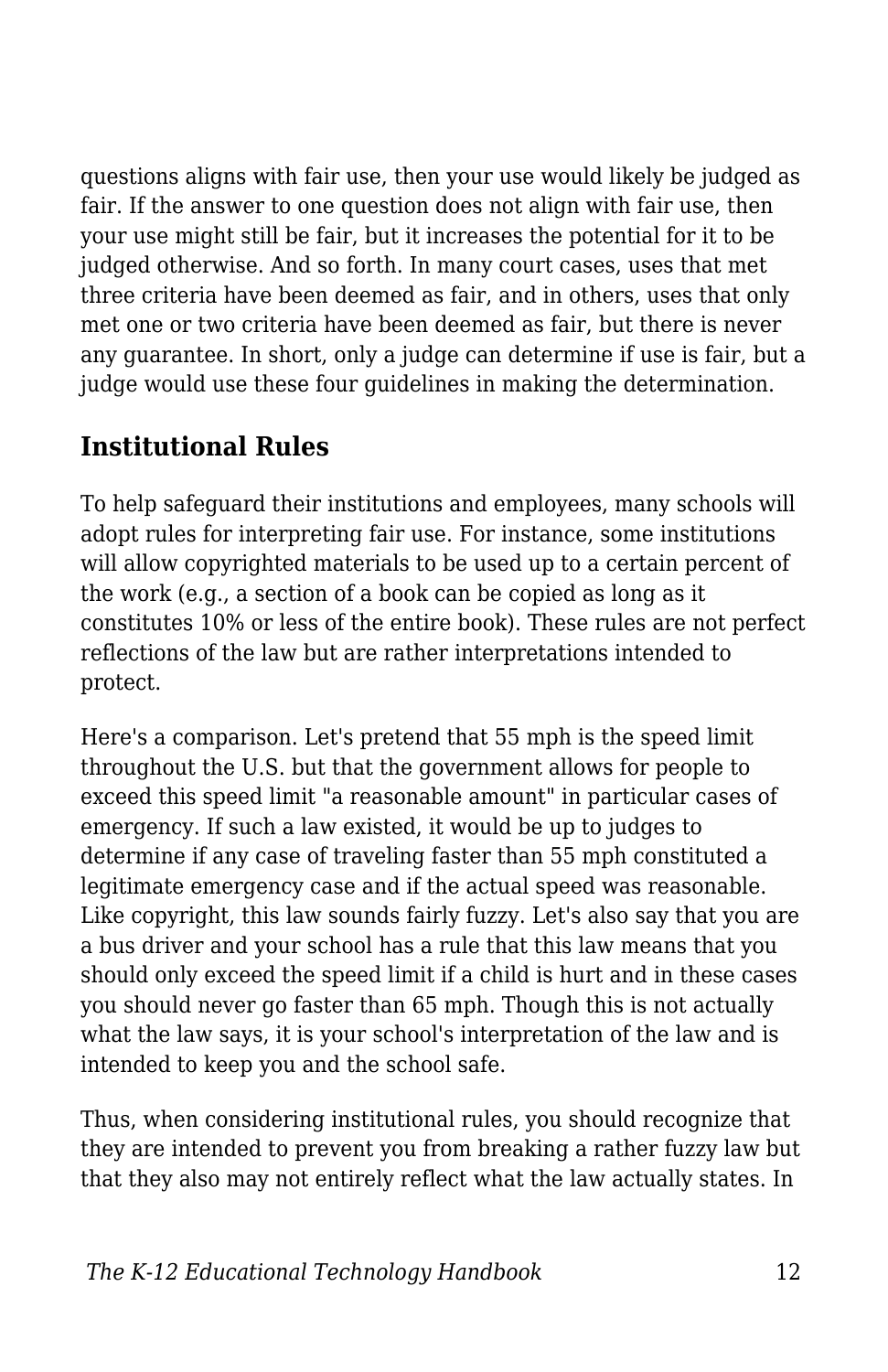any case, you are safest abiding by your institutional rules for fair use, because this helps to ensure that your institution will be on your side if there is any question about your copyright-restricted material use.

# **Parody**

Parody is one example of fair use in which copyrighted materials may be used to critique the author. Thus, using an image of someone to critique that person would probably be fair use (as in the case of [Galvin v. Illinois Republican Party \[https://edtechbooks.org/-PHQ\]\)](http://copyright.gov/fair-use/summaries/galvin-republican-party-2015.pdf). However, using one person's copyrighted works to critique a different person or an unrelated social issue (as in the case of many memes) would likely not be parody, since the copyrighted work is being used to make fun of something other than the author or the work itself.

## **Positive Examples**

These are examples that would probably qualify as fair use (i.e. they probably do not violate copyright):

- Quoting a few sentences from a book in a paper on literary criticism;
- Adding text to a movie screenshot to critique/parody the movie;
- Including a paragraph of text from a book in a quiz as background for asking questions;
- Showing a short clip from a popular movie to analyze how it was made.

# **Negative Examples**

These are examples that would probably NOT qualify as fair use (i.e., they probably violate copyright):

- Copying pages from a workbook for students to complete;
- Copying or remixing a lesson plan;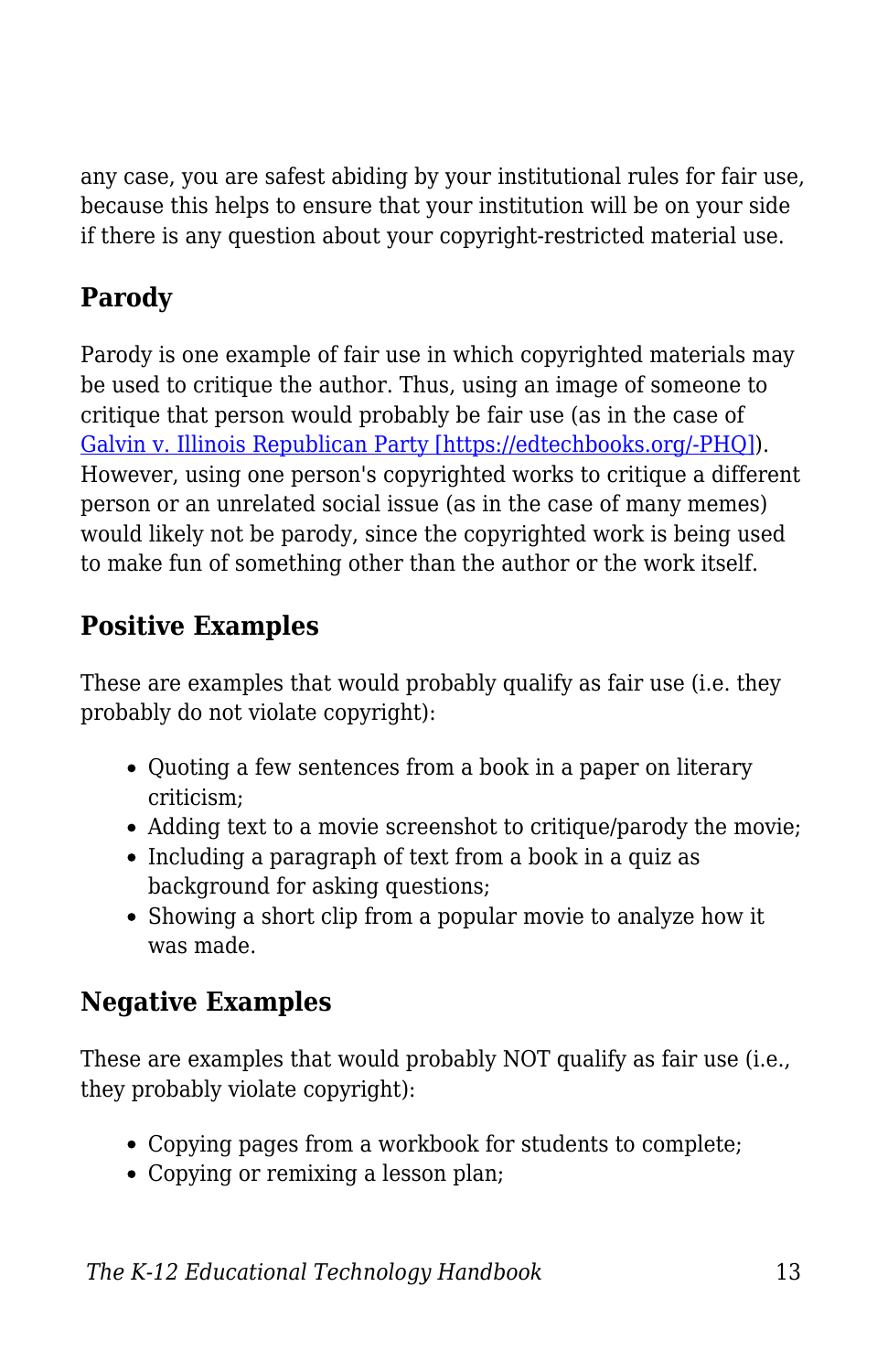- Creating a calendar of pictures that were photographed by someone else;
- Including a popular song as background music on a YouTube video your students create;
- Holding a public screening of a movie in the school auditorium that you have purchased for personal use.

## **Navigating Fuzziness and Risk**

Fair use can be very fuzzy, and it may be that educators violate fair use regularly in their classrooms without worrying about legal repercussions. Even if copyright is violated, the risks associated with violation tend to vary by use. For instance, if you copy a lesson plan for use in your classroom without first gaining permission, the odds are that you will not run into any legal issues. However, if you try to sell this same lesson plan online or share it on your teacher blog, then the legal risk increases. This does not mean that you should violate copyright discretely, but merely that this decision would be based upon a moral imperative rather than legal risk.



## **The Bottom Line**

Fair use is complicated, only provides educators with limited opportunities for use, and is typically more of a headache than it is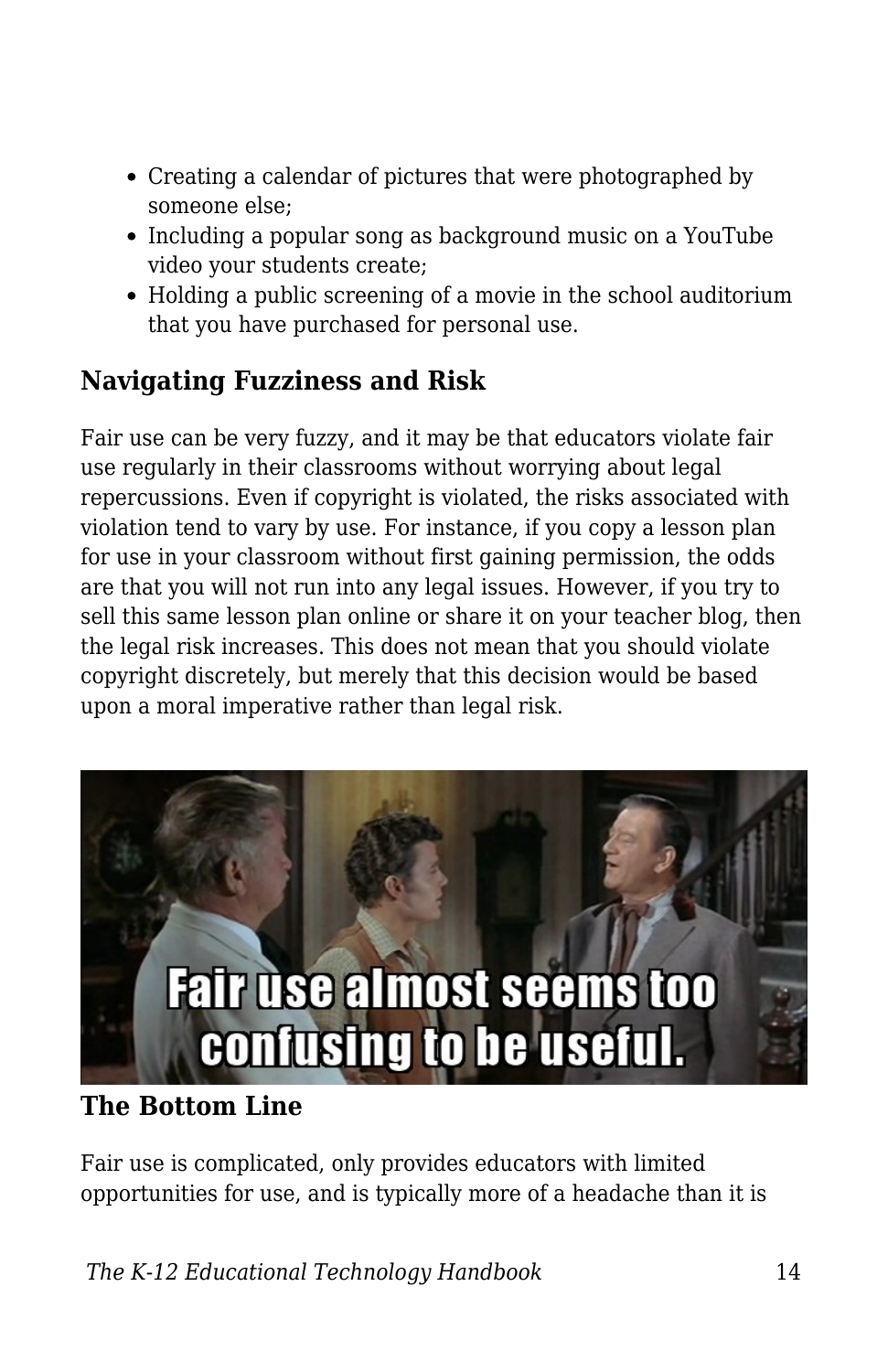often worth when talking about any substantive use of copyrighted materials.

## **Additional Resources**

The U.S. Government has recently started [archiving court cases](http://copyright.gov/fair-use/fair-index.html) [related to fair use,](http://copyright.gov/fair-use/fair-index.html) which may be instructive if you have specific questions about what courts are classifying as fair use and not.

## **What do you think?**

**If you followed all copyright restrictions, how do you think this would impact your ability to effectively teach your students?**

- a. It would severely reduce my effectiveness
- b. It would moderately reduce my effectiveness
- c. It would somewhat reduce my effectiveness
- d. It would not negatively impact my effectiveness

# **Public Domain**

Copyright law varies from country to country, but in the US, [public](https://edtechbooks.org/k12handbook/glossary#public_domain) [domain](https://edtechbooks.org/k12handbook/glossary#public_domain) is a technical term referring to works that are not subject to copyright protection.



## **Categories**

In general, there are three groups of works that are in the public domain:

1. Old works for which the copyright has expired;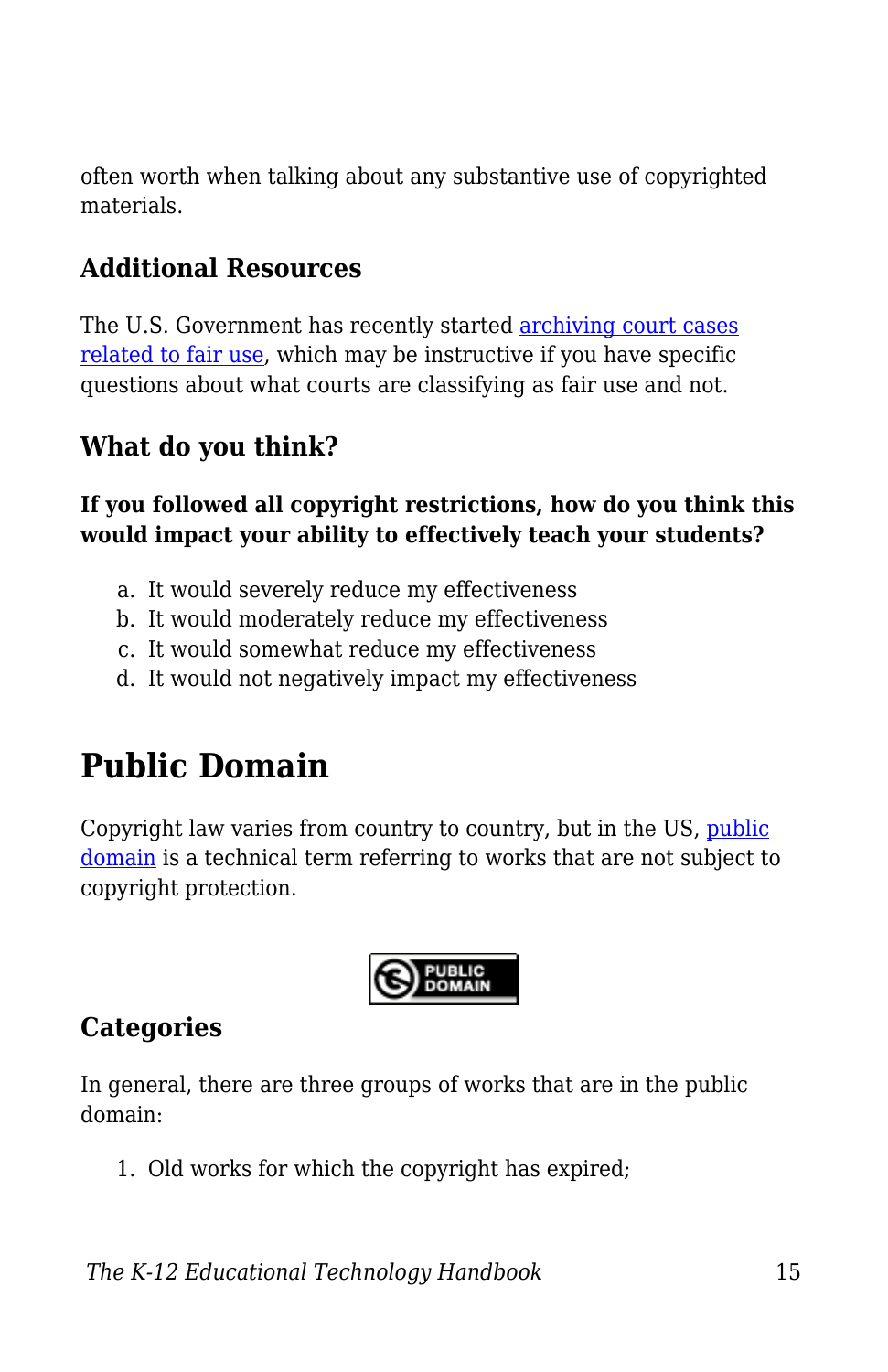- 2. Exempt works that may not be copyrighted or that were created under certain conditions;
- 3. Any works that have been released to the public domain by their authors.

# **Old Works**

Under the current US copyright law, any copyrighted work will automatically pass into the public domain 70 years after the death of the author. In general terms, this means that virtually all classics or materials older than 120 years or so are in the public domain. To determine if a specific work is in the public domain, however, you should find out when the author died and add 70 years in order to determine the date at which copyright expires. This time frame has gradually been lengthened in US history, so some works may still be in the public domain that were created less than 70 years ago.



For instance, the John Wayne and Maureen O'Hara movie [McLintock!](http://en.wikipedia.org/wiki/McLintock!) [passed into the public domain in 1994](http://en.wikipedia.org/wiki/McLintock!).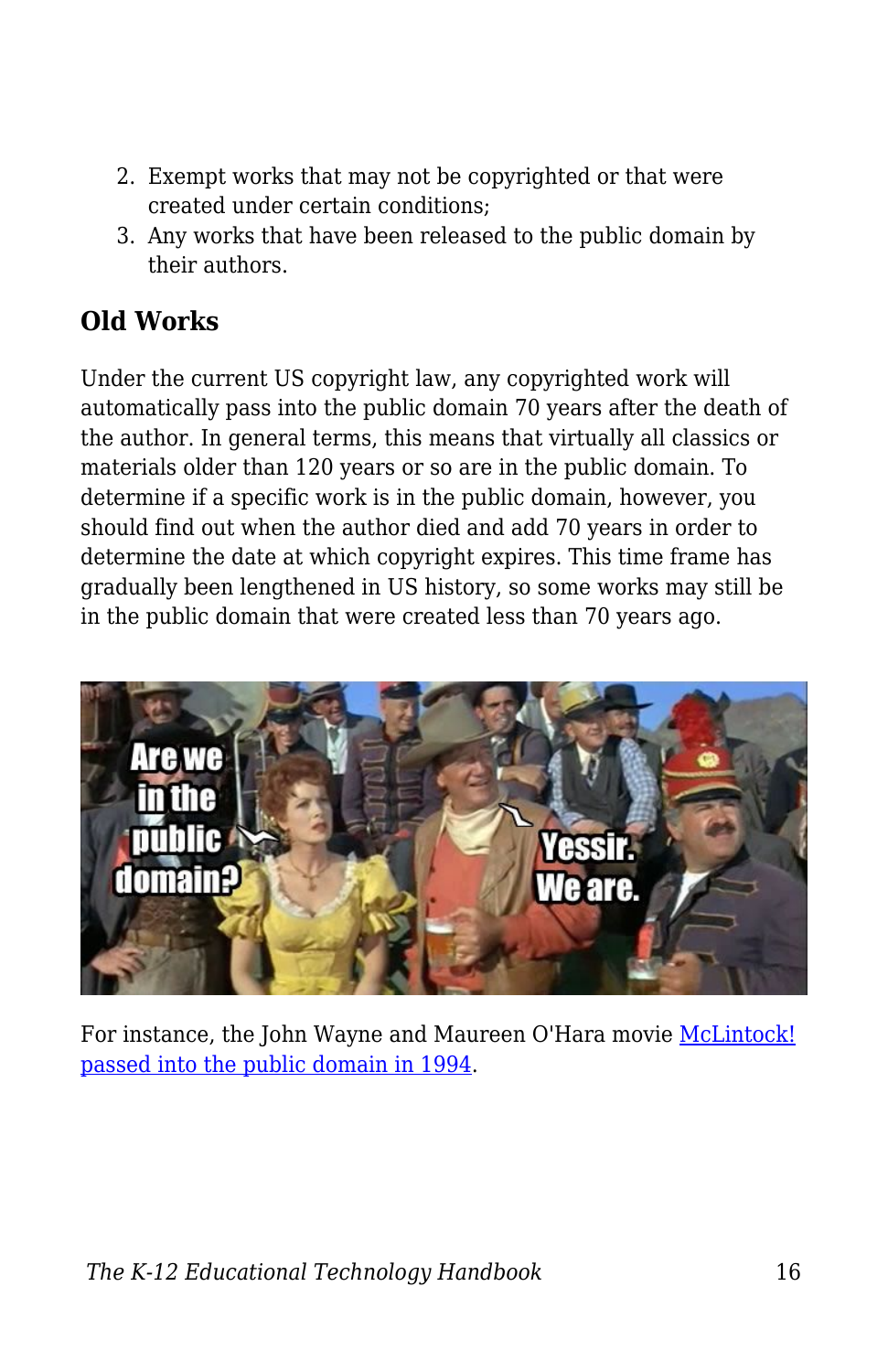

Examples of public domain works

## **Exempt Works**

Copyright can only be applied to specific types of works (e.g., books, movies, images) and cannot be applied to general knowledge. For this reason, you do not need to cite anyone when you state a fact (e.g., "Jupiter is a planet"). Works may also be exempt from copyright if they are created under certain conditions of employment. The most common example of this is when US federal employees create works as part of their jobs (e.g., active duty service men and women in the armed forces). Works that these individuals create (e.g., photos taken) may be placed in the public domain by virtue of their employment.

## **Released Works**

Any author of a work may willingly choose to release that work into the public domain by simply labelling the work (e.g., "this work is in the public domain"). By doing so, the author gives anyone (e.g., individuals, corporations) the right to use their work for any purpose, without limitation or attribution.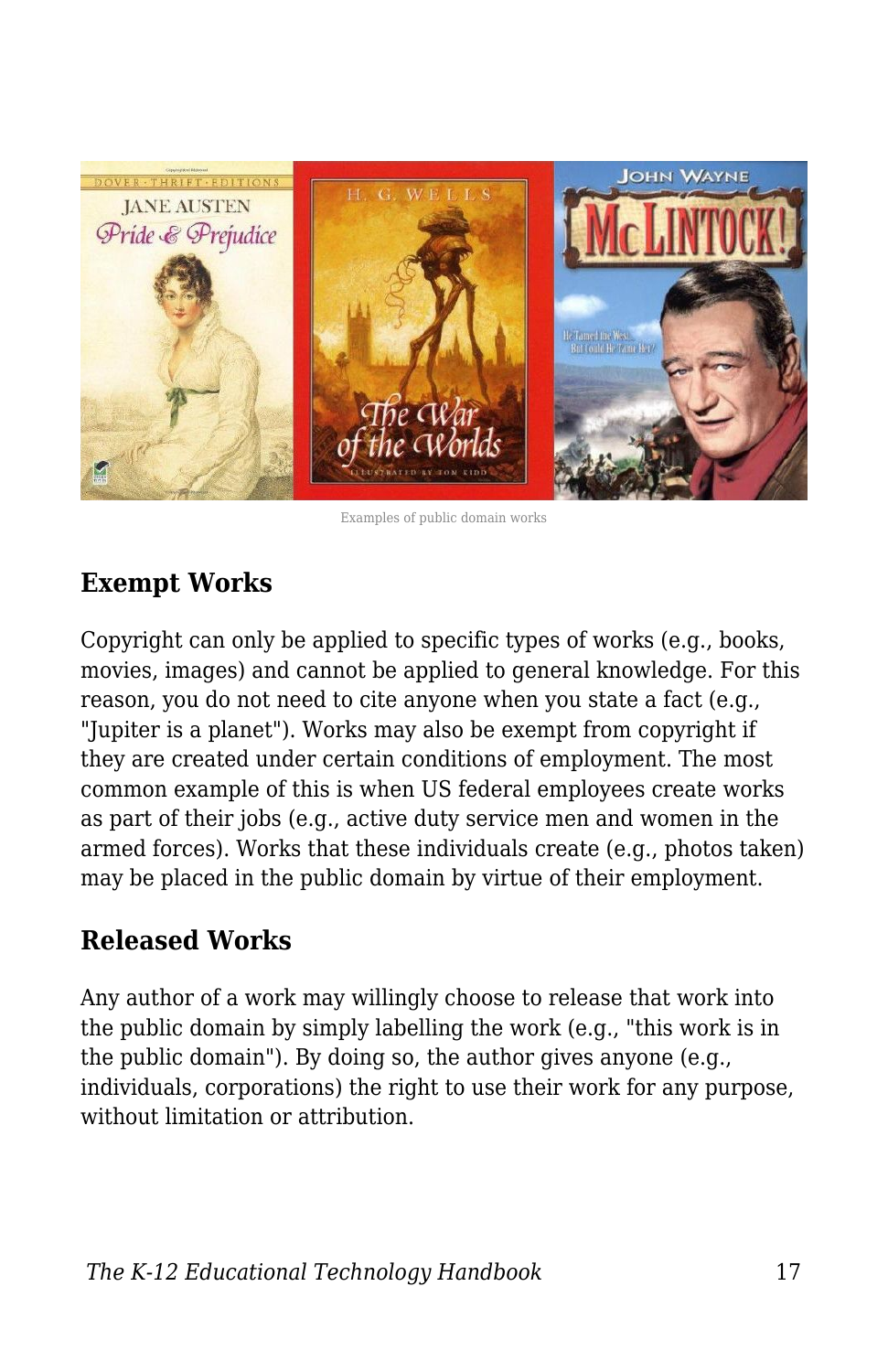

**Use**

Since they are not subject to copyright protection, public domain works may be used for anything and may even be included in derivative works and may be sold. There are no restrictions on how these works may be used, so citations are not generally needed. However, if you are using public domain content in your own work, it would be helpful for others to know what parts are public domain so that they know how they might also reuse and remix your content.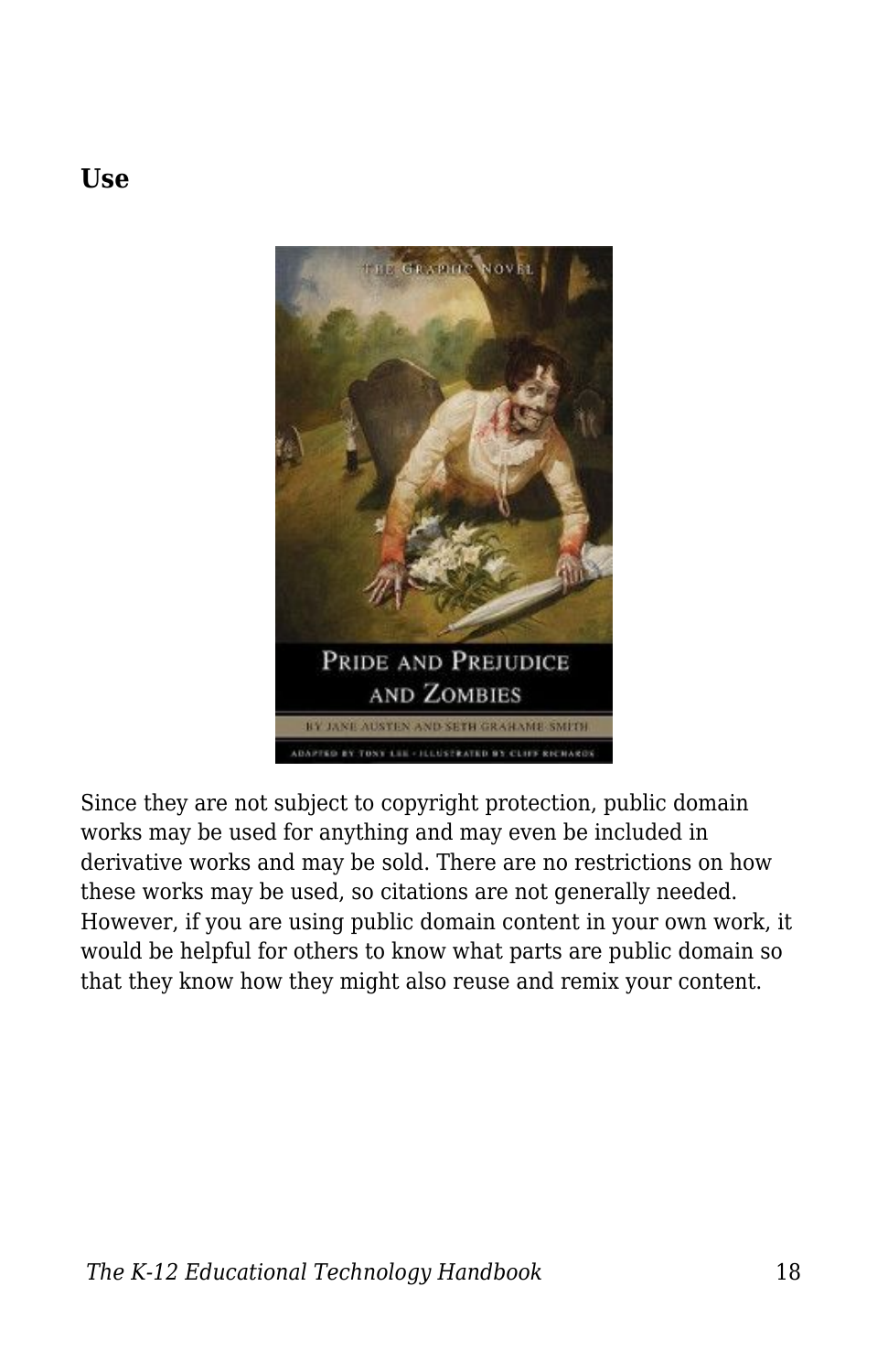## **Public Domain Repositories**

- [Project Gutenberg](http://www.gutenberg.org/)
- [Army Photos](http://www.army.mil/media/)
- [Library of Congress](http://www.loc.gov/)
- [Internet Archive](https://archive.org/)
- [U.S. Fish and Wildlife Digital Library](http://digitalmedia.fws.gov/)
- [Digital Public Library of America](http://dp.la/)

# **"Open" Resources**



[Watch on YouTube https://edtechbooks.org/-EC](https://www.youtube.com/embed/2gGA124fFgs?autoplay=1&rel=0&showinfo=0&modestbranding=1)

The terms ["open"](https://edtechbooks.org/k12handbook/glossary#open) and "free" colloquially have many meanings. "Free" generally has two that may be best understood by referring to their latin equivalents: *gratis* and *libre*. In the context of openly licensed materials or open educational resources (OER), *gratis* means that content and resources are provided at no cost. *Libre* means that you are free to do what you want with these resources.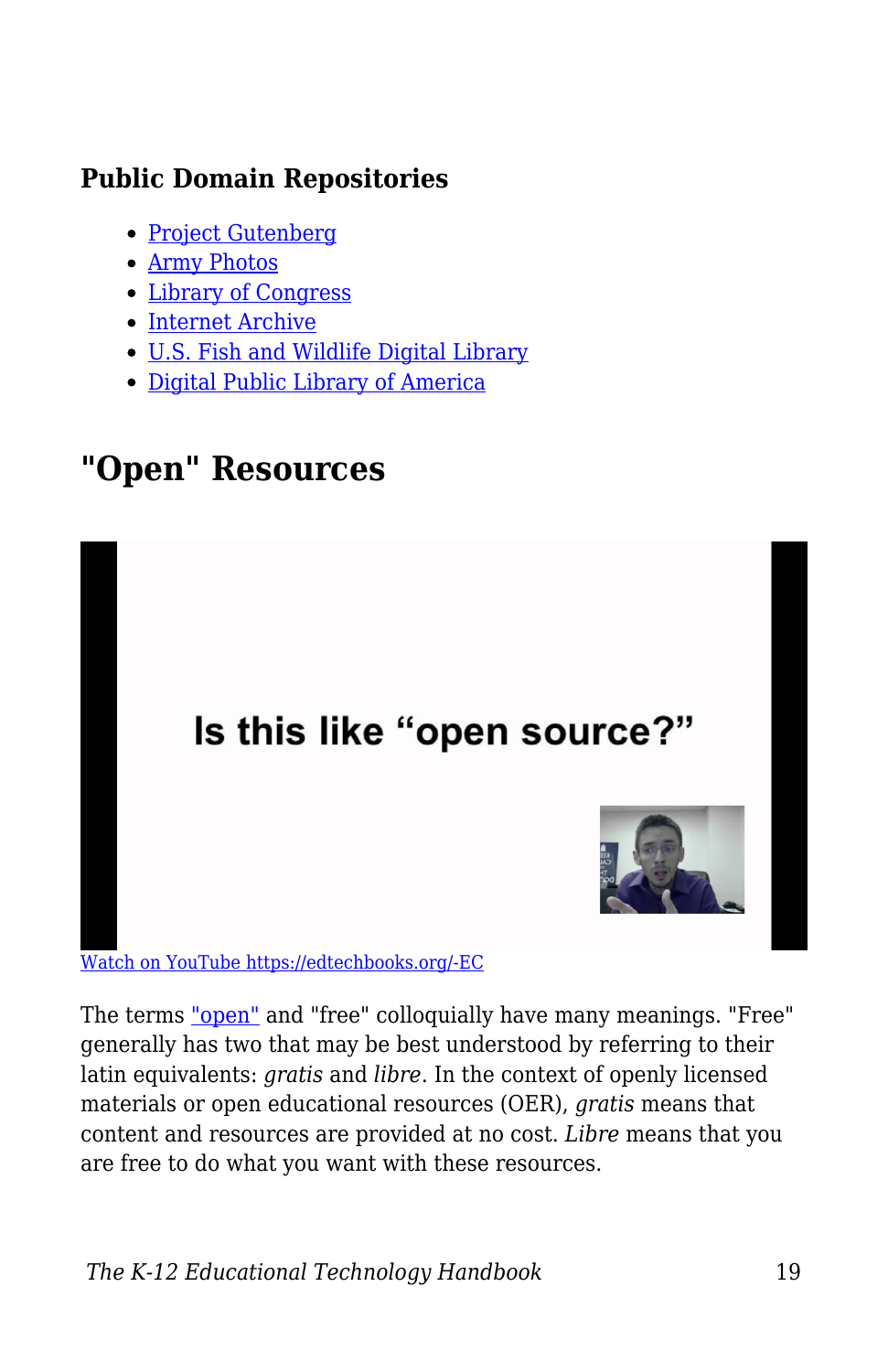As an example of this distinction, you may find a website with "free" videos or another teacher may give you a set of old textbooks for "free" (i.e. *gratis*), but you are not then able to do whatever you want with those videos and textbooks (i.e. not *libre*). Similarly, Facebook is a *gratis* service, because you do not pay a fee to use it, but it is not a *libre* service, because you have only limited access to download, delete, or control your data within Facebook. This is an important distinction, because many *gratis* resources are not *libre*, and when we talk about *openness*, we mean both *gratis* and *libre*.

That is, *Gratis + Libre = Open*.

## **The Five "R's" of Openness**

Openness may mean different things to different people, but when we refer to openness in terms of open licensing, we mean openness that gives us freedom to do the five R's:

- 1. Retain
- 2. Reuse
- 3. Redistribute
- 4. Revise
- 5. Remix

Hilton III, J., Wiley, D., Stein, J., & Johnson, A. (2010). [The four Rs of openness and ALMS analysis: frameworks](http://www.tandfonline.com/doi/abs/10.1080/02680510903482132#.VUlLRflVhBc) [for open educational resources.](http://www.tandfonline.com/doi/abs/10.1080/02680510903482132#.VUlLRflVhBc) *Open Learning, 25*(1), 37-44.

# **Open Licensing**

Sometimes authors of creative works who want to share them openly want to maintain some control over what others can do with their work. [Open licenses](https://edtechbooks.org/k12handbook/glossary#open_licenses) have arisen as a means for openly sharing content while at the same time preserving desired rights to the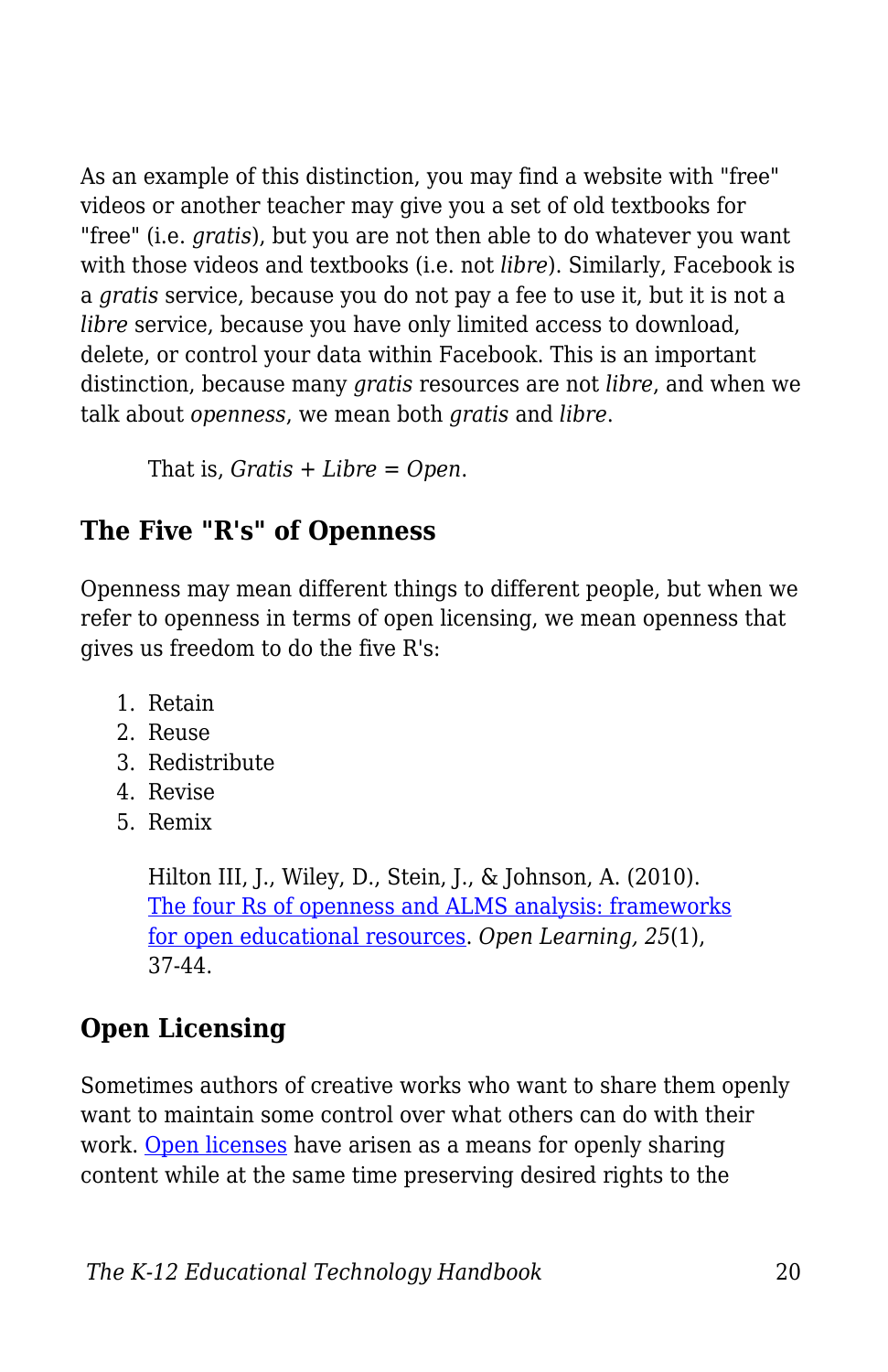### author.

Open licenses find a nice balance between the restrictions of copyright and the unfettered freedoms of public domain, making them a good option for anyone desiring to share their work with others. Authors of creative works have the right to release those works under any license they choose (except in cases where they have signed over that right to a publisher, employer, etc.). The table below provides three examples of common open licenses.

### **Table 1**

*Common Open Licenses*

| <b>Name</b>                                    | COMMON Open Licenses<br>Links<br>Image |                                                                    |
|------------------------------------------------|----------------------------------------|--------------------------------------------------------------------|
| <b>Creative Commons</b>                        | ΒY                                     | <b>• Creative Commons</b>                                          |
| <b>GNU General Public</b><br>License (GNU-GPL) |                                        | · GNU License<br>· Wikipedia: GNU General<br><b>Public License</b> |
| <b>MIT License</b>                             |                                        | • MIT License Template<br>· Wikipedia: MIT License                 |

Common Open Licenses

## **Creative Commons**



To help authors to release their works easily and in a manner that safeguards the rights that they care about, a number of template licenses have been created by [Creative Commons.](http://creativecommons.org/) Many works found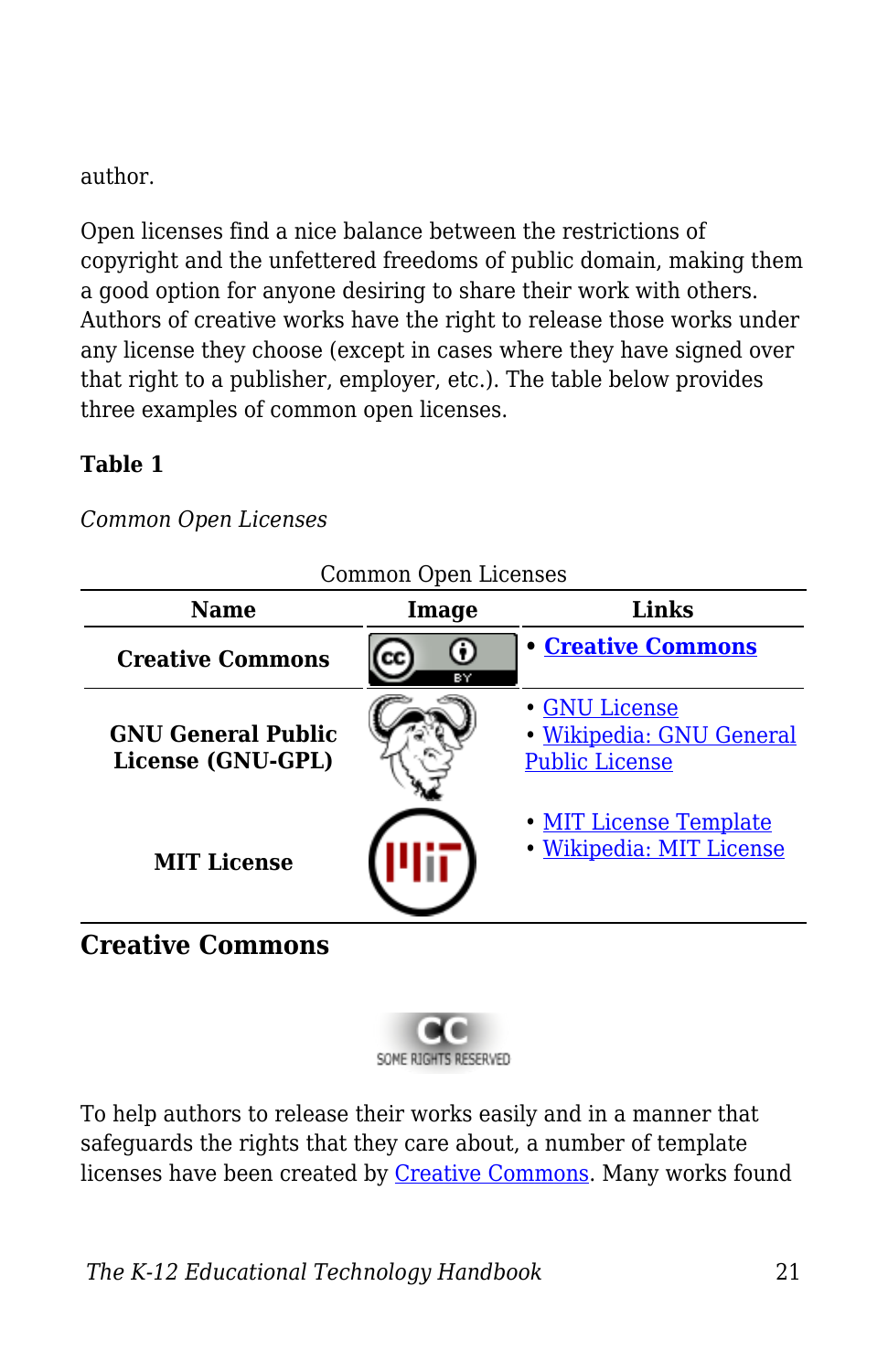on the internet are licensed under one of these types of licenses, and in general, you do not need permission to use them in your work as long as you properly attribute (cite) them and abide by any additional requirements set forth in the license.

There are four requirements that may be appended to a Creative Commons license. These include the following:

- **BY or Attribution**—This means that you need to cite the author of the original work if you copy or remix it.
- **SA or Share-Alike**—This means that if you remix the work you should release it under a license similar to the one it was initially released under.
- ND or Non-Derivative—This means that you cannot make your own derivative version (or remix) of the work but must use it exactly as-is.
- **NC or Non-Commercial**—This means that you cannot use the work for primarily financial gain.

Depending upon which of these requirements are placed on the work, Creative Commons licenses can come in a number of varieties. Two are merely restatements of [Public Domain](https://edtechbooks.org/k12handbook/glossary#public_domain), while the rest provide the author of a work the ability to retain varying levels of control of how the work may be used. The most common Creative Commons license is the **CC BY** or **Creative Commons Attribution** license, which basically means that others are free to reuse, redistribute, revise, and remix the creation as long as they properly cite the author. More information about each license is provided in the following table.

## **Table 2**

## *Creative Commons License Brief Explanation Table*

Creative Commons License Brief Explanation Table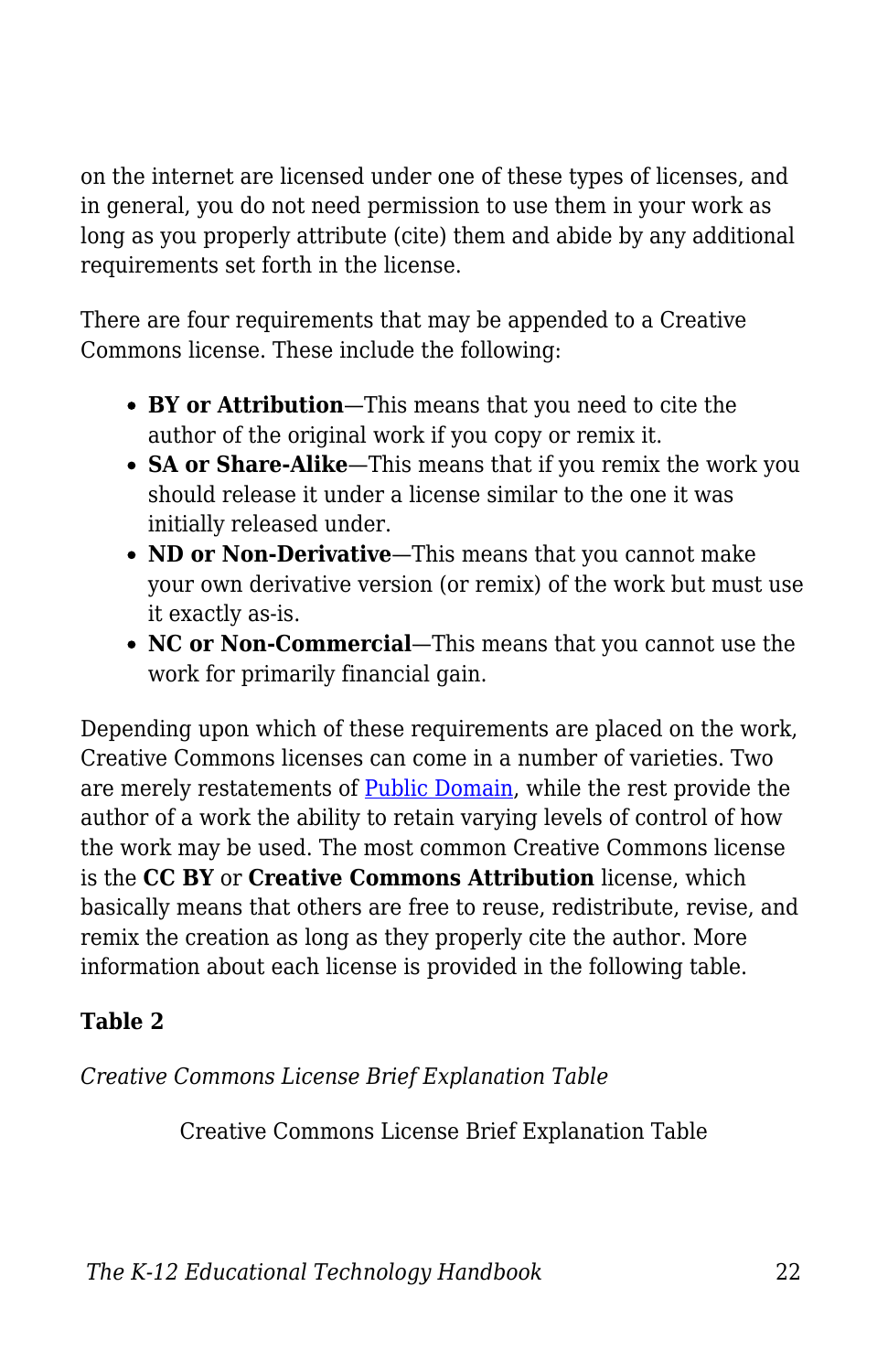| <b>License Type</b>                                                                 | Image                          | <b>Brief Explanation</b>                                                                                                                                                                                         |
|-------------------------------------------------------------------------------------|--------------------------------|------------------------------------------------------------------------------------------------------------------------------------------------------------------------------------------------------------------|
| <b>Public Domain - By Age</b>                                                       | <b>PUBLIC</b><br>DOMAIN        | These works are not subject to copyright or<br>their copyright has expired.                                                                                                                                      |
| <b>Public Domain - Released</b>                                                     | <b>PUBLIC</b><br><b>DOMAIN</b> | These works are released to the public domain<br>by their authors before the copyright has<br>expired.                                                                                                           |
| <b>Creative Commons Attribution (CC BY)</b>                                         | Œ<br>(cc                       | Others may reuse, redistribute, revise, and<br>remix the creation as long as they cite you.                                                                                                                      |
| <b>Creative Commons Attribution-</b><br>ShareAlike (CC BY-SA)                       |                                | Others may reuse, redistribute, revise, and<br>remix the creation as long as they cite you and<br>share their creation under an identical license.                                                               |
| <b>Creative Commons Attribution-</b><br>NoDerivs (CC BY-ND)                         |                                | Others may reuse and redistribute the creation<br>as long as they cite you. They may not create a<br>derivative work (e.g., remix or revise it).                                                                 |
| <b>Creative Commons Attribution-</b><br>NonCommercial (CC BY-NC)                    |                                | Others may reuse, redistribute, revise, and<br>remix the creation as long as they cite you, but<br>they may not use your creation for commercial<br>purposes.                                                    |
| <b>Creative Commons Attribution-</b><br>NonCommercial-ShareAlike (CC BY-<br>$NC-SA$ |                                | Others may reuse, redistribute, revise, and<br>remix the creation as long as they cite you and<br>share their creation under an identical license.<br>They may not use your creation for commercial<br>purposes. |
| <b>Creative Commons Attribution-</b><br>NonCommercial-NoDerivs (CC BY-NC-<br>ND)    | (cc)                           | Others may reuse and redistribute the creation<br>as long as they cite you. They may not create a<br>derivative work or use it for commercial<br>purposes.                                                       |

#### **Finding Resources**

In general, copyleft and creative commons licenses value open practices in that they seek to allow for works to be [reused,](http://contentdm.lib.byu.edu/cdm/ref/collection/IR/id/774) [redistributed, revised, and remixed,](http://contentdm.lib.byu.edu/cdm/ref/collection/IR/id/774) but licenses vary based upon what is required of the user to do so legally. For instance, the Creative Commons Attribution license (or [CC-BY\)](http://creativecommons.org/licenses/by/3.0/us/) requires the user of the work to give appropriate credit, to provide links to the license, and to not suggest that the original author endorses any new use of the resource.

More details on specific Creative Commons licenses are provided in the Attribution Quick Reference Guide. There are a number of libraries, search engines, and search engine settings that allow you to easily search for copyleft-licensed works. Some popular examples include: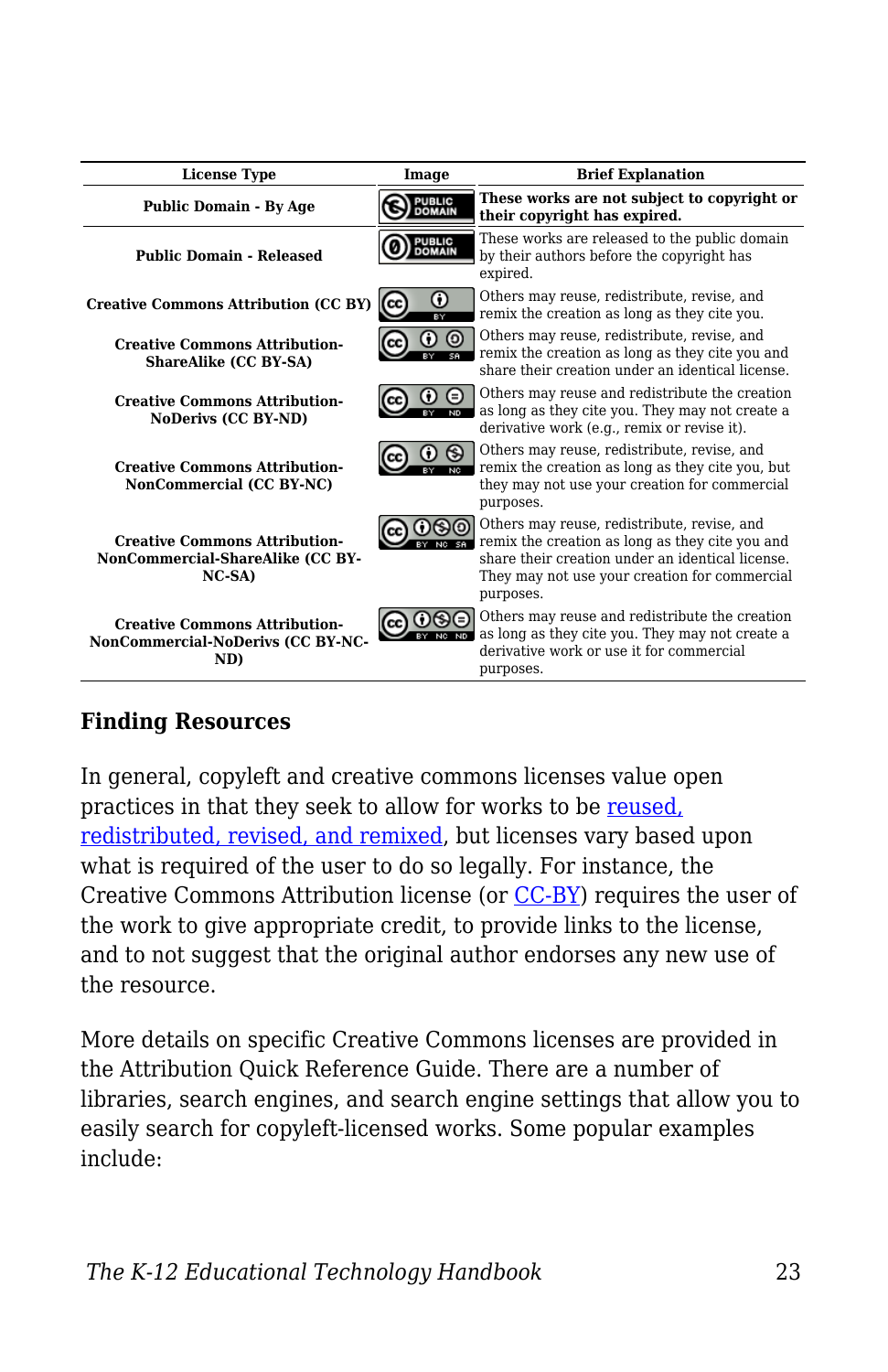- [Wikimedia Commons \[http://commons.wikimedia.org/\]](http://commons.wikimedia.org/)
- [Creative Commons Search](http://search.creativecommons.org/)
- [Flickr Creative Commons](https://edtechbooks.org/-LF)
- [Vimeo Creative Commons](https://edtechbooks.org/-sA)
- [Creative Commons Music](https://edtechbooks.org/-JJ)

If a work (e.g., picture, song, video, lesson plan, rubric) does not have a statement of copyright status attached to it, you should generally assume that it is copyrighted and should seek permission before using it.

## **Open Content Providers**

Open educational resources (OER) are made available from many different sources. This list, though not exhaustive, includes some of the more prominent providers. Explore these resources to find material that will be useful for you in your classroom, taking note of what licenses resources are released under. Watch this video to learn how to use a search engine to find openly licensed content.

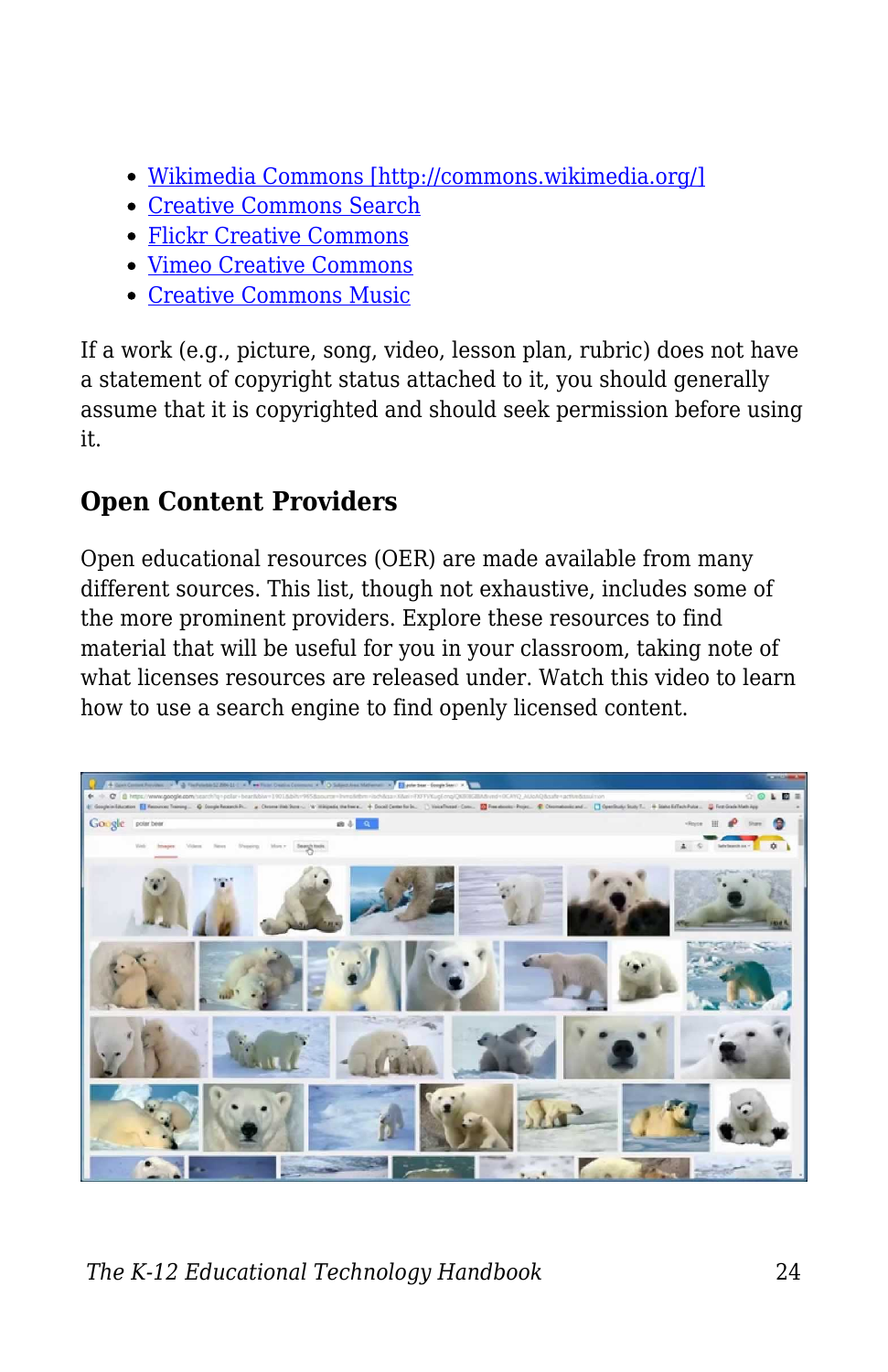#### [Watch on YouTube https://edtechbooks.org/-Iu](https://www.youtube.com/embed/vQfyDFvLHZE?autoplay=1&rel=0&showinfo=0&modestbranding=1)

## **Open Textbooks & Curricula**

- 1. [Open Textbook Library](https://open.umn.edu/opentextbooks/)
- 2. [CK-12 \[http://www.ck12.org\]](http://www.ck12.org)
- 3. [Saylor \[http://saylor.org\]](http://saylor.org)
- 4. [Boundless \[http://boundless.com\]](http://boundless.com)
- 5. [Connexions / OpenStax Library \[http://cnx.org\]](http://cnx.org)
- 6. [Textbook Equity \[http://textbookequity.org/\]](http://textbookequity.org/)
- 7. [BC Campus \[http://open.bccampus.ca\]](http://open.bccampus.ca)
- 8. [Wiki Books \[http://en.wikibooks.org\]](http://en.wikibooks.org)
- 9. [Odell Education \[http://odelleducation.com/\]](http://odelleducation.com/)
- 10. [Cool4Ed \[http://www.cool4ed.org/\]](http://www.cool4ed.org/)
- 11. [Merlot \[https://edtechbooks.org/-GA\]](http://www.merlot.org/merlot/index.htm)

## **Search Engines**

- 1. [OER Commons \[https://www.oercommons.org/\]](https://www.oercommons.org/)
- 2. [Creative Commons Search](http://search.creativecommons.org/)
- 3. [Google Advanced Search](https://www.google.com/advanced_search)\*
- 4. [Google Advanced Image Search\\*](http://www.google.com/advanced_image_search)
- 5. [Yahoo Image Search](http://images.search.yahoo.com)\*\*

\* Be sure to set usage rights to "free to use share or modify". \*\* Be sure to click the arrow in the top left and select "Labeled for Reuse" in the bottom left.

## **Text Content Providers**

- 1. [Wikipedia](https://edtechbooks.org/-nW)  open encyclopedia
- 2. [Simple English Wikipedia \[http://simple.wikipedia.org\]](http://simple.wikipedia.org) simplified encyclopedia
- 3. [Project Gutenberg \[http://www.gutenberg.org\]](http://www.gutenberg.org)  public domain texts
- 4. [Wiki Source \[http://en.wikisource.org\]](http://en.wikisource.org)  source materials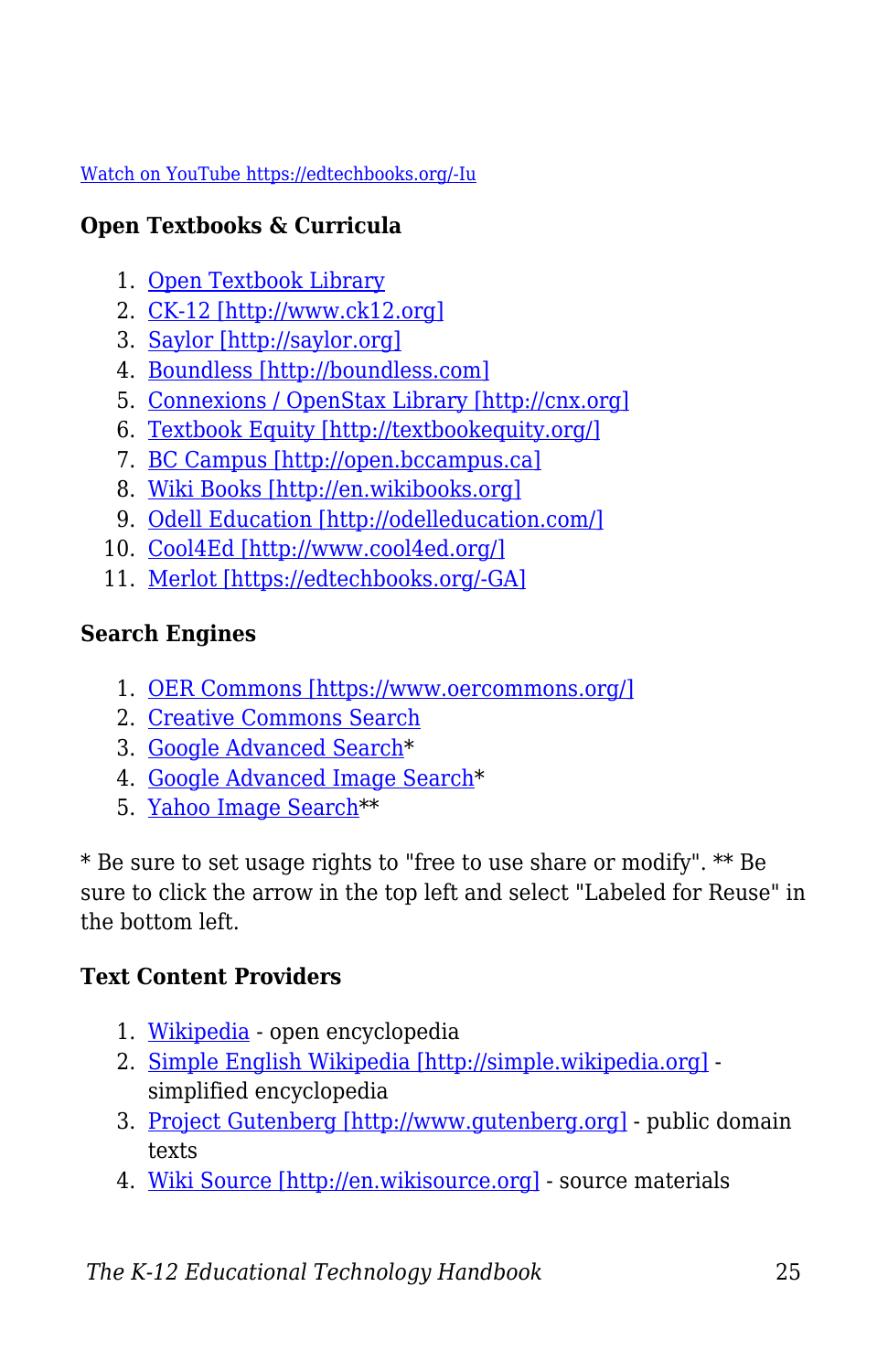5. [Wiki Quote \[http://en.wikiquote.org\]](http://en.wikiquote.org) - quotations

## **Media Content Providers**

- 1. [Wikimedia Commons \[http://commons.wikimedia.org\]](http://commons.wikimedia.org) open media
- 2. [Digital Public Library of America \[http://dp.la/\]](http://dp.la/) public domain works
- 3. [LibriVox \[http://librivox.org\]](http://librivox.org) public domain audio books
- 4. [Photo Pin \[http://photopin.com\]](http://photopin.com)  open photos from Flickr
- 5. [Internet Archive \[https://archive.org\]](https://archive.org)  public domain works
- 6. [U.S. Army \[http://www.army.mil/media/\]](http://www.army.mil/media/)  public domain images
- 7. [Flickr](https://edtechbooks.org/-LF)  creative commons images
- 8. [Vimeo](https://edtechbooks.org/-sA)  creative commons videos
- 9. [Creative Commons Music](https://edtechbooks.org/-JJ) various creative commons music sites
- 10. [Jamendo \[http://jamendo.com\]](http://jamendo.com) creative commons music
- 11. [Animal Photos \[http://animalphotos.info\]](http://animalphotos.info) animal photos
- 12. [Library of Congress \[http://www.loc.gov/\]](http://www.loc.gov/) public domain works
- 13. [Internet Archive \[https://archive.org\]](https://archive.org)  public domain works
- 14. [U.S. Fish and Wildlife Digital Library](http://digitalmedia.fws.gov/) [\[http://digitalmedia.fws.gov/\]](http://digitalmedia.fws.gov/) - public domain works (mostly)

## **Open Courses**

- 1. [Lumen Learning](https://edtechbooks.org/-cI)
- 2. [Wikiversity \[http://en.wikiversity.org\]](http://en.wikiversity.org)

## **Tools**

These tools are not technically open educational resources, but they can be used to aide you in creating, remixing, and sharing open educational resources.

1. [Google Drive \[http://drive.google.com\]](http://drive.google.com) - write and create collaboratively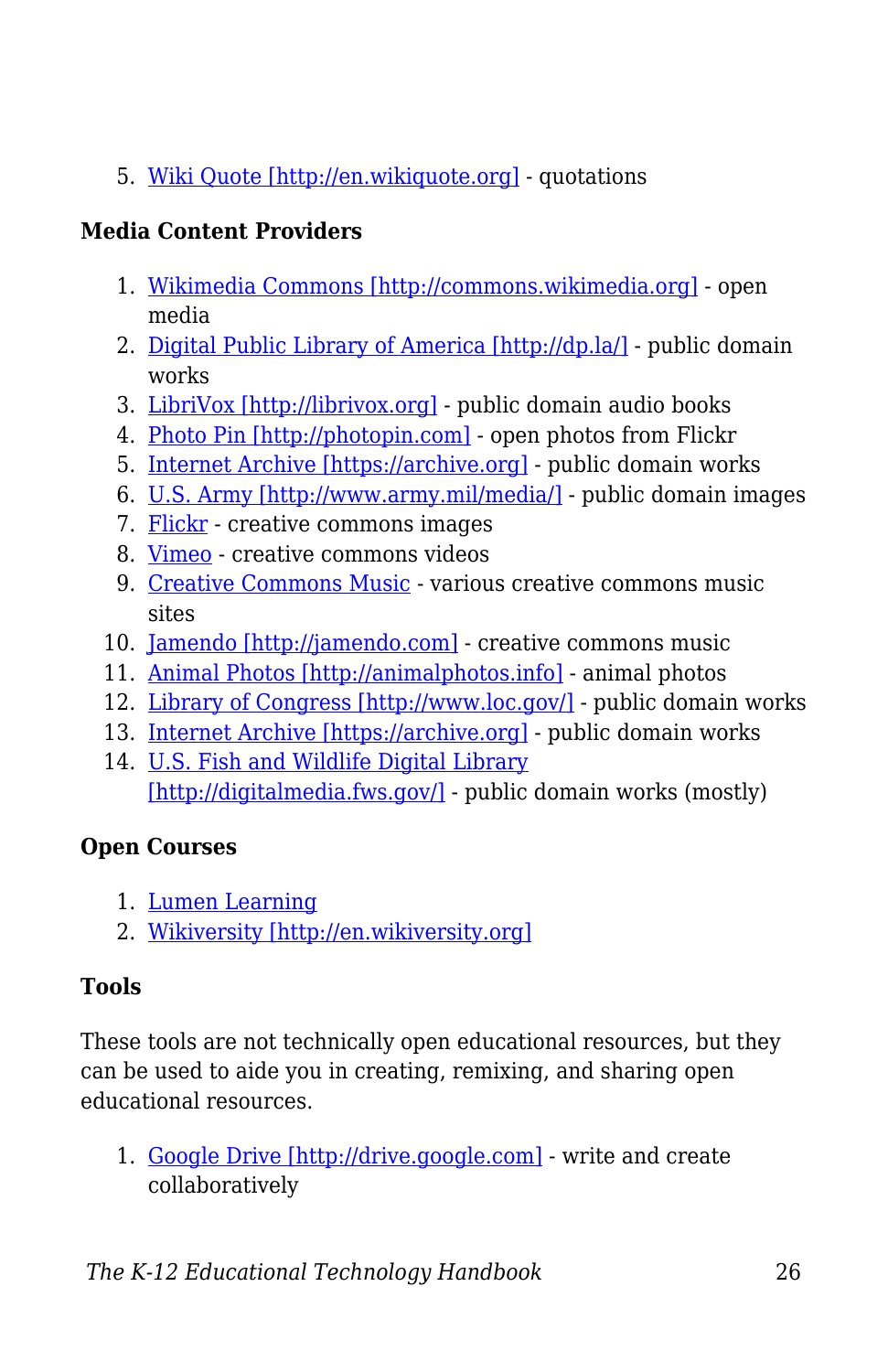- 2. [Rewordify \[http://rewordify.com\]](http://rewordify.com) simplify difficult texts
- 3. [Text Compactor \[http://textcompactor.com\]](http://textcompactor.com)  summarize texts
- 4. [Simplish \[http://www.simplish.org\]](http://www.simplish.org)  simplify and summarize texts
- 5. [Open Text Summarizer](https://edtechbooks.org/-vL)  summarizes nonfiction texts

# **Attribution**

When utilizing someone else's work in your own, you should be sure to attribute the work. In education, we generally use [formatting](http://www.apastyle.org/) [guidelines from the American Psychological Association \(APA\),](http://www.apastyle.org/) and you should cite works according to these guidelines if required for a research paper or publication. However, in most situations, a simpler citation that includes the work's title, author, license, and url will be appropriate. All work licensed under an open license will generally require you to properly attribute (cite) the resource in order to use it in your own work. **Failure to properly cite one of these works if it is used in your own work is a violation of copyright.** At minimum, you should attribute such works with the following information:

# **Attribution Items**

## **Title**

What is the title of the work (e.g., name of article, picture, or song)?

## **Author**

Who created the work?

## **Source**

Where did you find the work (e.g., url)?

## **License**

What license is the work shared under (e.g., CC BY)?

As possible, you should also cite these works in such a way that it is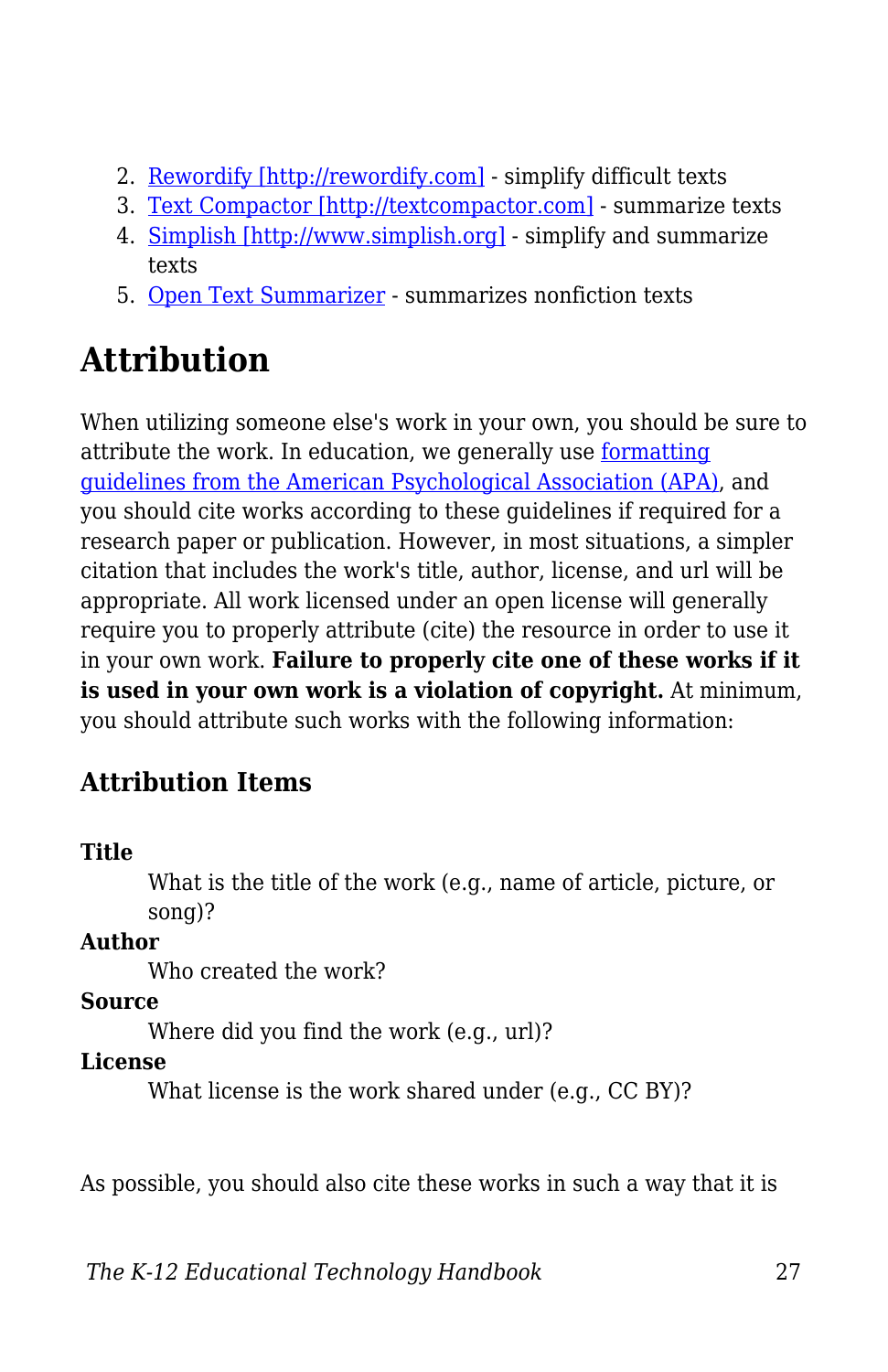clear to which portions of content the attribution refers and so that the attribution is prominent. For instance, if you include a Creative Commons image in a book you are writing, the attribution should be included as a caption under the image. When such attribution is not possible, including attributions in a works cited page is acceptable if it is clear to which content each reference belongs (e.g., providing page numbers).

## **Common Questions**

If there is no author mentioned, how do I cite the resource?

Use the author of the website. If the website does not have a mentioned author, use the name of the website (e.g., "CK-12"). What if there is no copyleft license or notice of public domain mentioned?

Remember, just because no copyright symbol is present does not mean that the work is open (e.g., not every page of a Harry Potter book has a copyright symbol on it, but it is still copyrighted). Since everything is automatically copyrighted, you should generally assume that all work is copyrighted and should not treat it as an open resource without further investigation.

May I use a copyrighted work if I properly cite the author? This depends on what you are using it for (see the discussion of fair use), but generally, you must have written permission to use it in any significant way.

If something is marked as released under Creative Commons, but there is no specific license identified, which should I use?

You should probably either use the most restrictive license (CC BY-NC-ND) or the most common license (CC BY). Use your best judgment.

Can I modify or revise an openly licensed work?

This depends on the license. In most cases, yes, but you may need to release your new work under the same license. The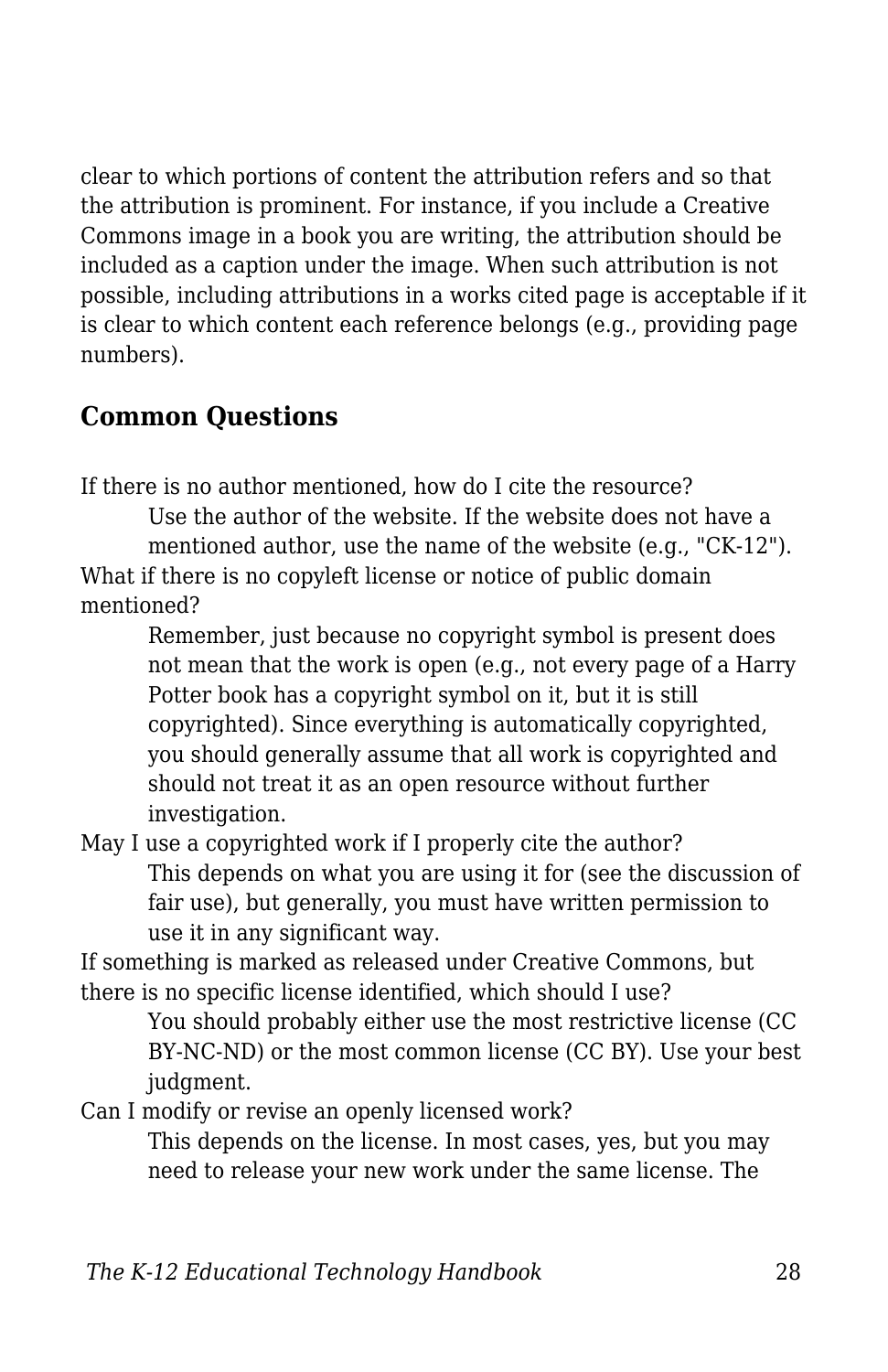primary times when you cannot do this would be when the license prohibits derivative works (e.g., any CC BY-ND and CC BY-NC-ND).

Can I use *Royalty Free* work?

This is tricky. *[Royalty Free](https://edtechbooks.org/k12handbook/glossary#royalty_free)* does not generally mean free as in *libre* (*i.e.* free to use for whatever). Rather, it typically means that you can use a work in a very specific way (e.g., print an image up to ten times) that will vary based upon the provider. So, *royalty free* is essentially just another way of saying *copyrighted*, but the material might be able to be used in some very limited manner without paying a fee.

If something is copyrighted, does that mean I cannot ever use it? You *can* use it *if* you have the *copyright holder's permission*. You can always contact the owner and ask her/him if you can use it. Open resources are handy, simply because they make it easier for you to use materials without asking permission every time you want to use something.

# **Sharing Your Work**

As the author of a creative work, you can release your it under an open license or into the public domain. All you need to do is place the Creative Commons license on your work or state that the work is in the public domain, and this allows others to know how they can use it. For example, by simply placing "CC BY 3.0" below a picture, you give anyone the right to use it for any purpose as long as they attribute you as the author.

## **Public Domain or an Open License?**

As the author of a creative work, you should consider the benefits of different ways of sharing your content. In short, if you don't care how it's used but just want others to be free to use it, release it into the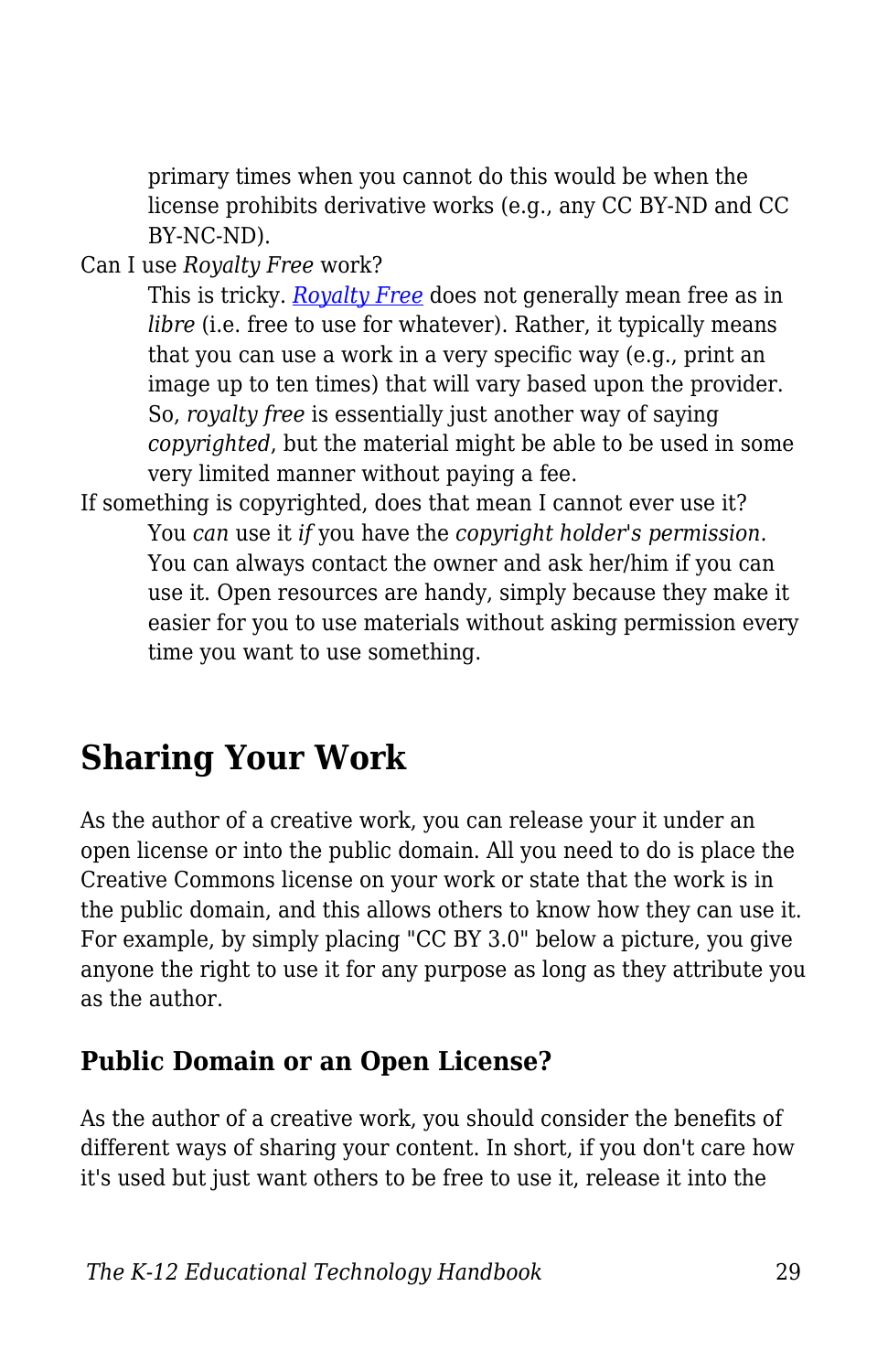public domain. If you want to receive credit (be cited) when others use it, use CC BY 3.0. For a more detailed walkthrough of how you should release your content, follow the steps provided in the table below.

### **Table 3**

Workflow for Choosing a License

| <b>Step</b> | <b>Question</b>                                                                                            | Yes                        | No              |
|-------------|------------------------------------------------------------------------------------------------------------|----------------------------|-----------------|
|             | Do you want to allow anyone<br>anywhere to use the work<br>however they want without<br>giving you credit? | <b>Public Domain Go to</b> | Step 2          |
|             | Do you want to make sure that<br>anyone who uses your work also<br>shares their work in the same<br>way?   | Go to Step 3               | Go to Step<br>4 |
| З           | Do you want to prevent others<br>from profiting from your work?                                            | CC BY-NC-SA CC BY-SA       |                 |
| 4           | Do you want to prevent people<br>from changing your work?                                                  | Go to Step 5               | CC BY           |
| 5           | Do you want to prevent others<br>from profiting from your work?                                            | CC BY-NC-ND CC BY-         |                 |

More details about the Creative Commons licenses may be found on the [Creative Commons website](https://creativecommons.org/).

## **Example Statements**

Releasing your work under an open license is easy. Just place a statement somewhere on your work that states what license you are releasing it under. The Creative Commons site provides a wizard to create a statement and image for you, or here are a few more examples: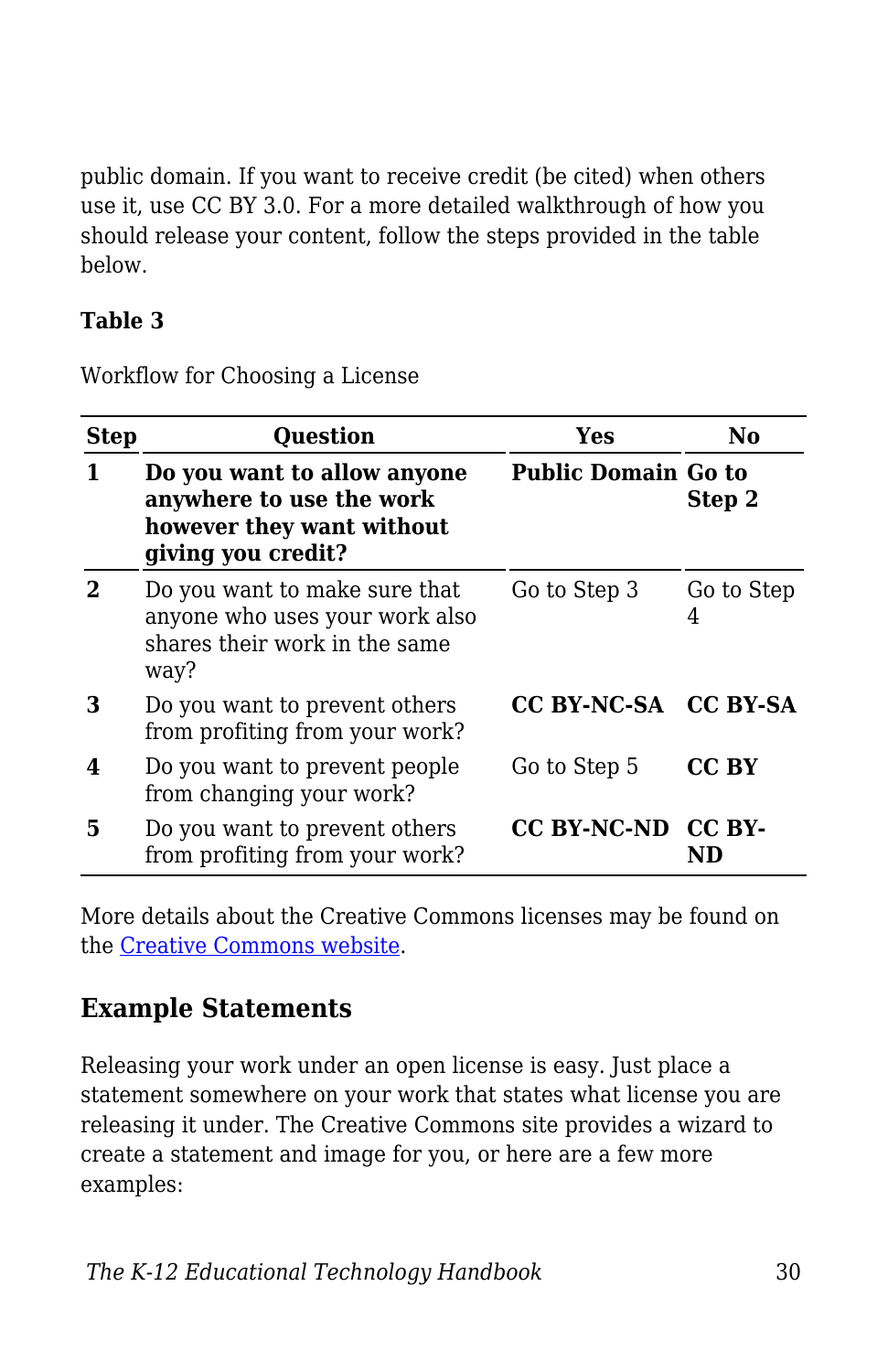- This work is released under a CC BY 3.0 open license by [Your Name Here].
- This work is released into the public domain.

# **Conclusion**

This chapter has provided an overview of copyright, public domain, fair use, and open licenses. With this knowledge, teachers should feel sufficiently knowledgeable to use copyright-restricted resources in a legal manner. They should also be able to find and use public domain and openly licensed resources, to properly cite them, and to release their own creations openly.